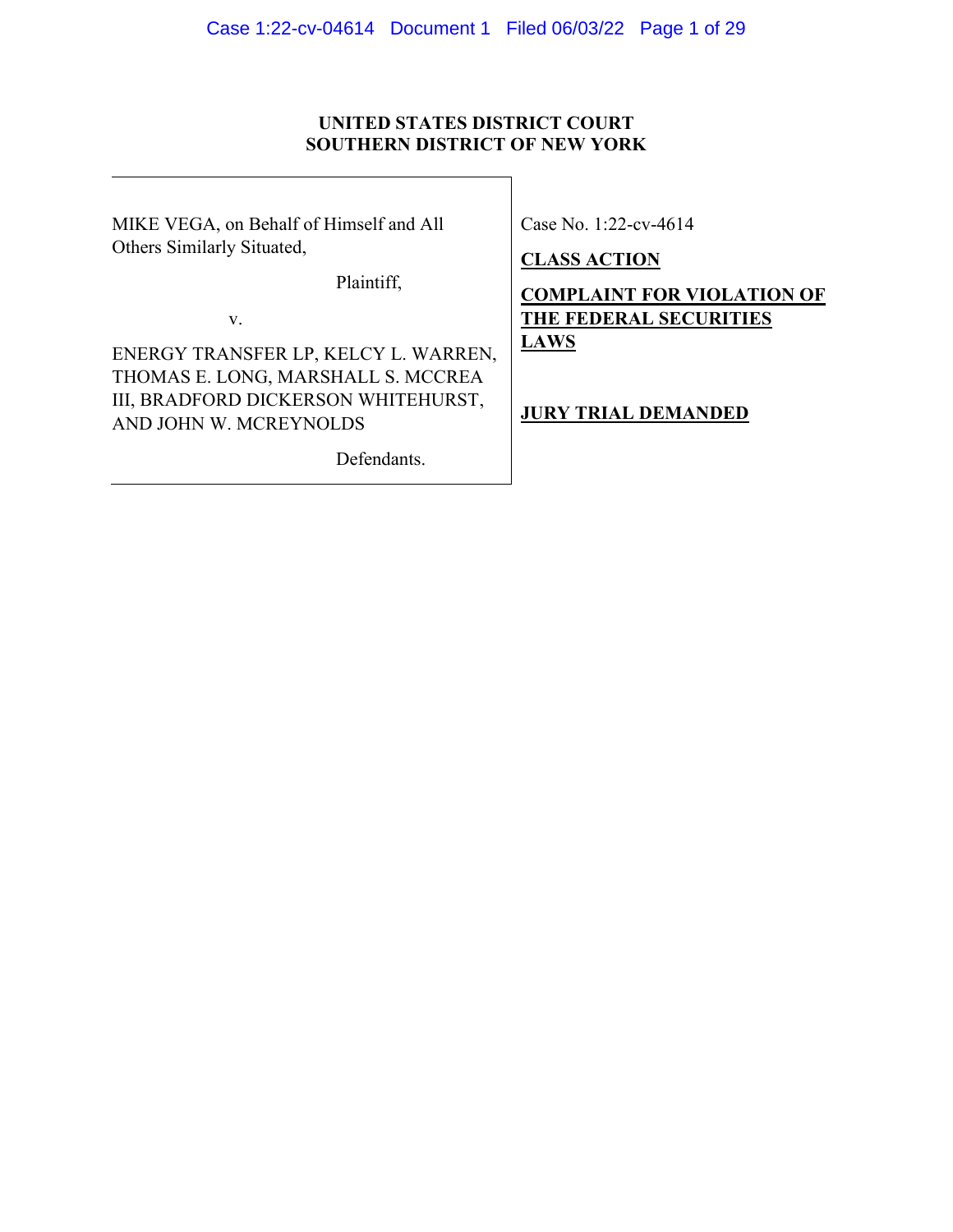# **TABLE OF CONTENTS**

| B. MATERIALLY FALSE AND MISLEADING STATEMENTS ISSUED DURING THE CLASS PERIOD 9 |
|--------------------------------------------------------------------------------|
|                                                                                |
|                                                                                |
| APPLICABILITY OF PRESUMPTION OF RELIANCE FRAUD ON THE MARKET                   |
|                                                                                |
|                                                                                |
|                                                                                |
|                                                                                |
|                                                                                |
|                                                                                |
|                                                                                |
|                                                                                |
|                                                                                |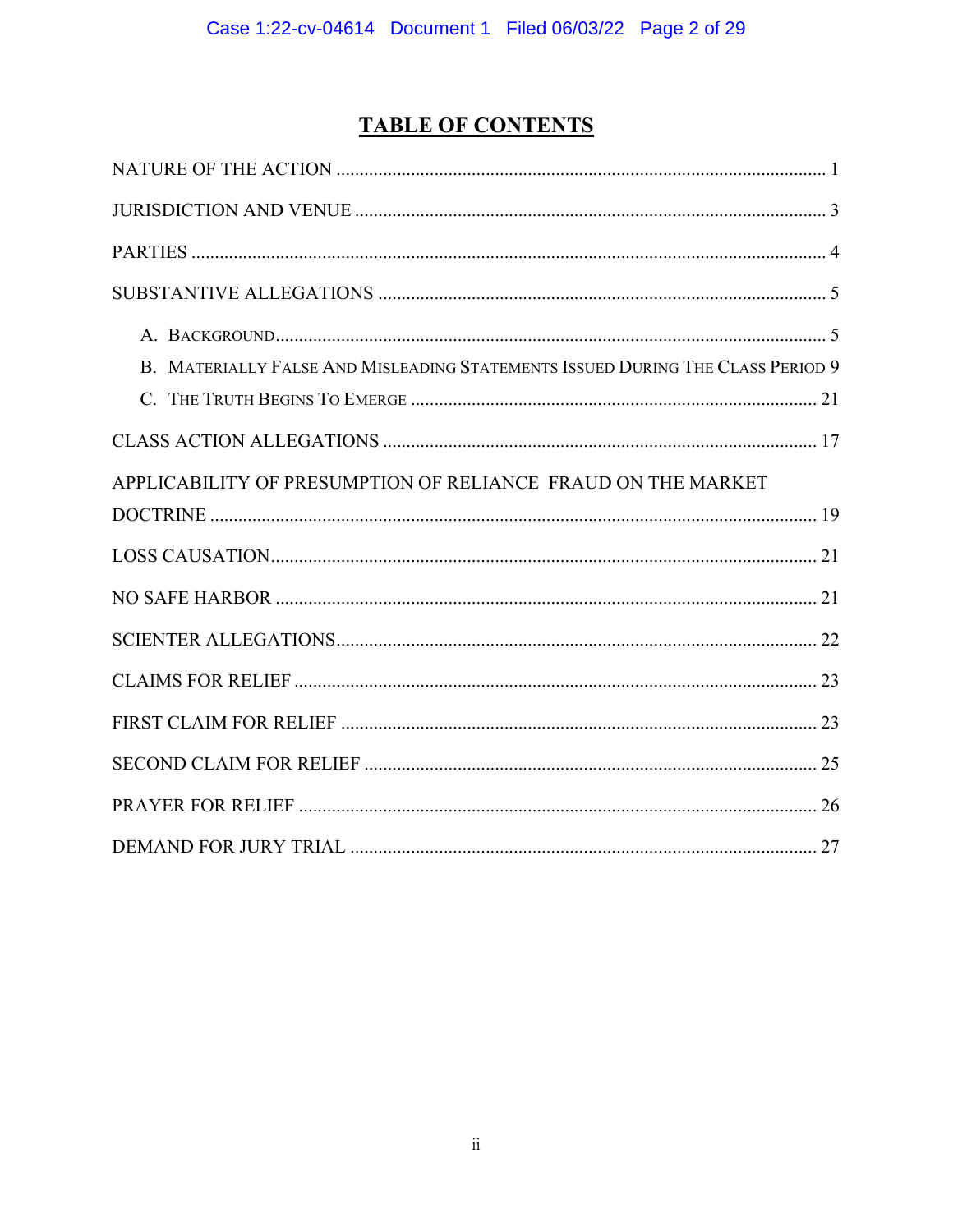#### Case 1:22-cv-04614 Document 1 Filed 06/03/22 Page 3 of 29

Plaintiff Mike Vega ("Plaintiff"), on behalf of himself and all others similarly situated, by and through his undersigned counsel, hereby brings this Class Action Complaint for Violation of Federal Securities Law ("Complaint") against Energy Transfer LP (the "Partnership" or "Energy Transfer") and Kelcy L. Warren ("Warren"), Energy Transfer's founder and chairman; Thomas E. Long ("Long") and Marshall S. McCrea III ("McCrea"), Energy Transfer's Co-Chief Executive Officers ("CEO"); Bradford Dickerson Whitehurst ("Whitehurst"), Energy Transfer's Chief Financial Officer ("CFO"); and John W. McReynolds ("McReynolds"), Energy Transfer's former President (collectively, the "Individual Defendants," and together with the Partnership (defined below), "Defendants"), based upon, *inter alia*, the investigation conducted by counsel, which included a review of the Partnership's public documents, conference calls, and announcements, United States ("U.S.") Securities and Exchange Commission ("SEC") filings, wire and press releases published by and regarding the Partnership, analysts' reports and advisories about the Partnership and other information. Plaintiff's counsel's investigation into the matters alleged herein is ongoing and many relevant facts are known only to, or are exclusively within the custody or control of, the Partnership and the Individuals Defendants. The Plaintiff believes that substantial additional evidentiary support will exist for the allegations set forth herein after a reasonable opportunity for discovery.

#### **NATURE OF THE ACTION**

<span id="page-2-0"></span>1. This is a federal securities class action on behalf of a class consisting of all persons other than Defendants who purchased or otherwise acquired common shares of Energy Transfer stock between April 13, 2017 and December 20, 2021, both dates inclusive (the "Class Period"), seeking to recover damages caused by Defendants' violation of the federal securities laws under Sections 10(b) and 20(a) of the Securities Exchange Act of 1934 (the "Exchange Act") and Rule 10b-5 promulgated thereunder, against the Partnership and certain of its top officials.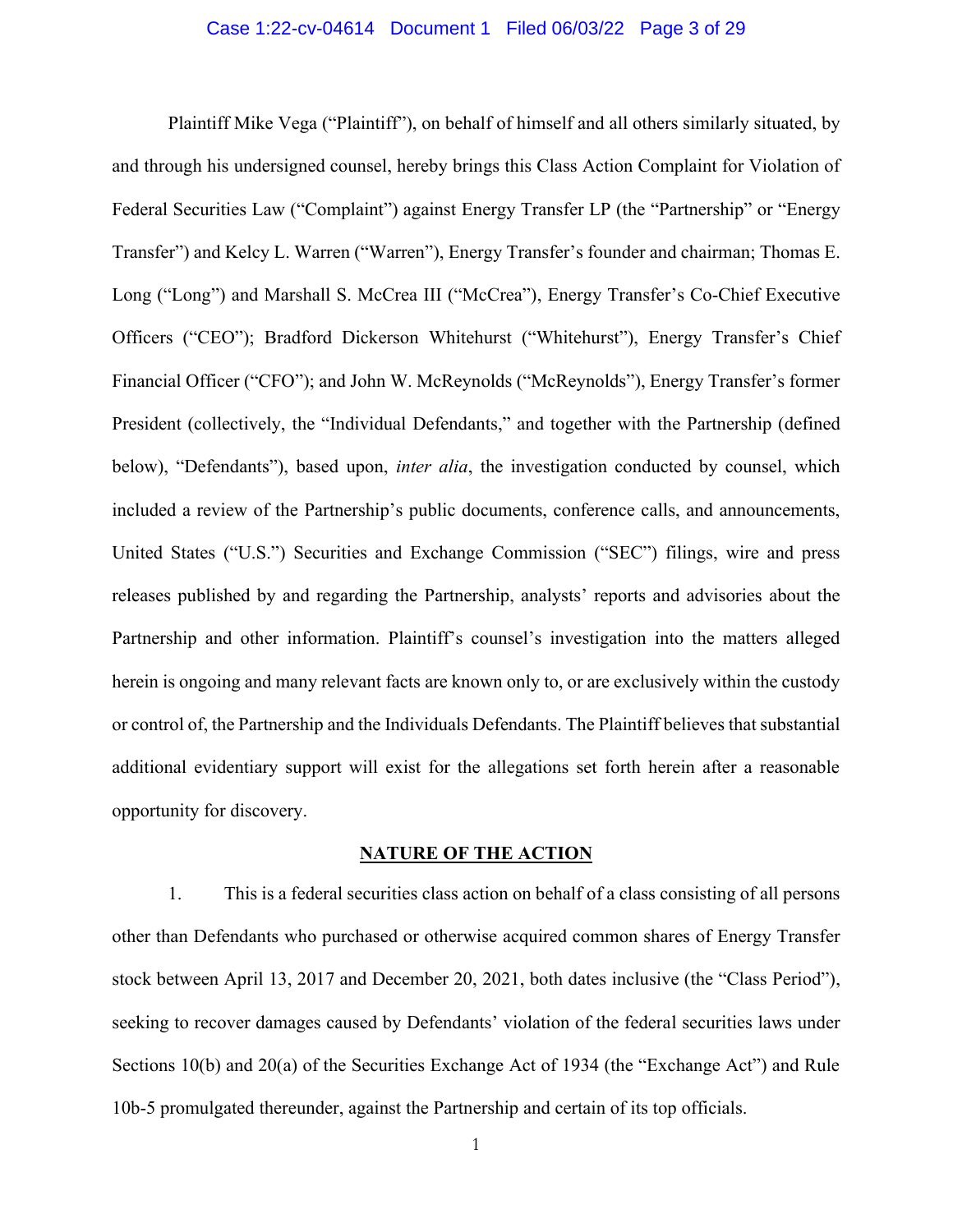#### Case 1:22-cv-04614 Document 1 Filed 06/03/22 Page 4 of 29

2. Energy Transfer is a Delaware company headquartered in Dallas, Texas. It was founded in 1996 and became a publicly traded partnership in 2006. The Partnership was formerly known as Energy Transfer Equity, L.P. and changed its name to Energy Transfer LP in October 2018. Energy Transfer is a company engaged in natural gas and propane pipeline transport. The Partnership through its subsidiaries provides transportation, storage, and terminalling services for products like natural gas, crude oil, Natural Gas Liquids ("NGL"), and refined products.

3. Throughout the Class Period, Defendants concealed and misrepresented that: (a) Energy Transfer had inadequate internal controls and procedures to prevent contractors from engaging in illegal conduct with regards to drilling activities, and/or failed to properly mitigate known issues related to such controls and procedures; (b) Energy Transfer through its subsidiary Rover Pipeline, LLC ("Rover") hired third-party contractor to conduct Horizontal Directional Drilling Activities ("HDD") for the Rover Pipeline Project (the "Project"), whose conduct of adding illegal additives in the drilling mud caused severe pollution near the Tuscarawas River when a large inadvertent release took place on April 13, 2017 (the "April 13 Release"); (c) Energy Transfer continually downplayed its potential civil liabilities when the Federal Energy Regulatory Commission ("FERC") was actively investigating the Partnership's wrongdoing related to the April 13 Release and consistently provided it with updated information about FERC's findings on this matter. These issues were foreseeably likely to subject Energy Transfer to increased governmental scrutiny and enforcement, as well as increased reputational and financial harm, and would also materially impact Energy Transfer's financial results. These omissions and misrepresentations caused Energy Transfer's stock price to trade at artificially inflated prices throughout the Class Period.

4. On August 8, 2019, Energy Transfer filed its quarterly report on Form 10-Q with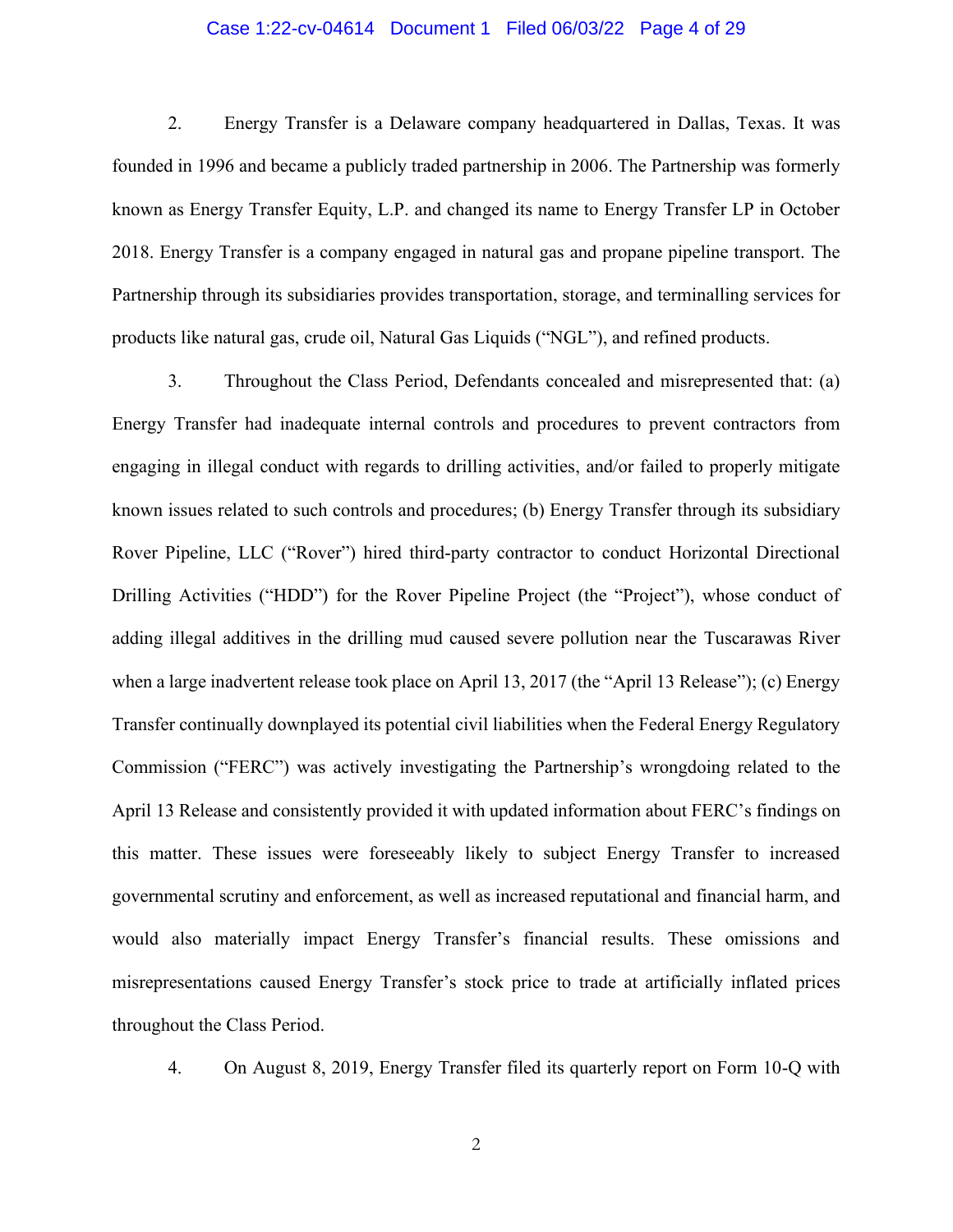#### Case 1:22-cv-04614 Document 1 Filed 06/03/22 Page 5 of 29

the SEC, reporting the Partnership's financial and operating results for the second quarter ended June 30, 2019 (the "2Q19 10-Q"). The 2Q19 10-Q disclosed that *two years earlier*, in mid- 2017 FERC Enforcement Staff began a non-public formal investigation "regarding allegations that diesel fuel may have been included in the drilling mud at the Tuscarawas River HDD." The 2Q19 10-Q stated, in relevant part:

Rover and the Partnership are cooperating with the investigations. Enforcement Staff has provided Rover its non-public preliminary findings regarding those investigations. The company disagrees with those findings and intends to vigorously defend against any potential penalty. Given the stage of the proceedings, and the non-public nature of the investigation, the Partnership is unable at this time to provide an assessment of the potential outcome or range of potential liability, if any.

5. As a result of this news, the price of Energy Transfer stock declined 4.6% over two trading days, to close at \$13.38 on August 12, 2019.

6. Then on December 16, 2021, FERC publicly issued to Energy Transfer the Order To Show Cause And Notice of Proposed Penalty (the "FERC Order"), which proposed a \$40 million fine for the inadvertent release incident. On this news, the price of Energy Transfer shares declined \$0.24, or 2.8% over the course of two trading days, to close at \$8.25, on December 20, 2021. As a result of Energy Transfer's wrongful acts and omissions, Plaintiff and other Class members have suffered significant losses and damages.

## **JURISDICTION AND VENUE**

<span id="page-4-0"></span>7. The claims asserted herein arise under Section 10(b) and 20(a) of the Exchange Act (15 U.S.C. § 78j(b) and 78t(a)) and Rule 10b-5 promulgated thereunder by the SEC (17 C.F.R. § 240.10b-5).

8. This Court has jurisdiction over the subject matter of this action pursuant to 28 U.S.C. § 1331 and Section 27 of the Exchange Act.

9. Venue is proper in this Judicial District pursuant to Section 27 of the Exchange Act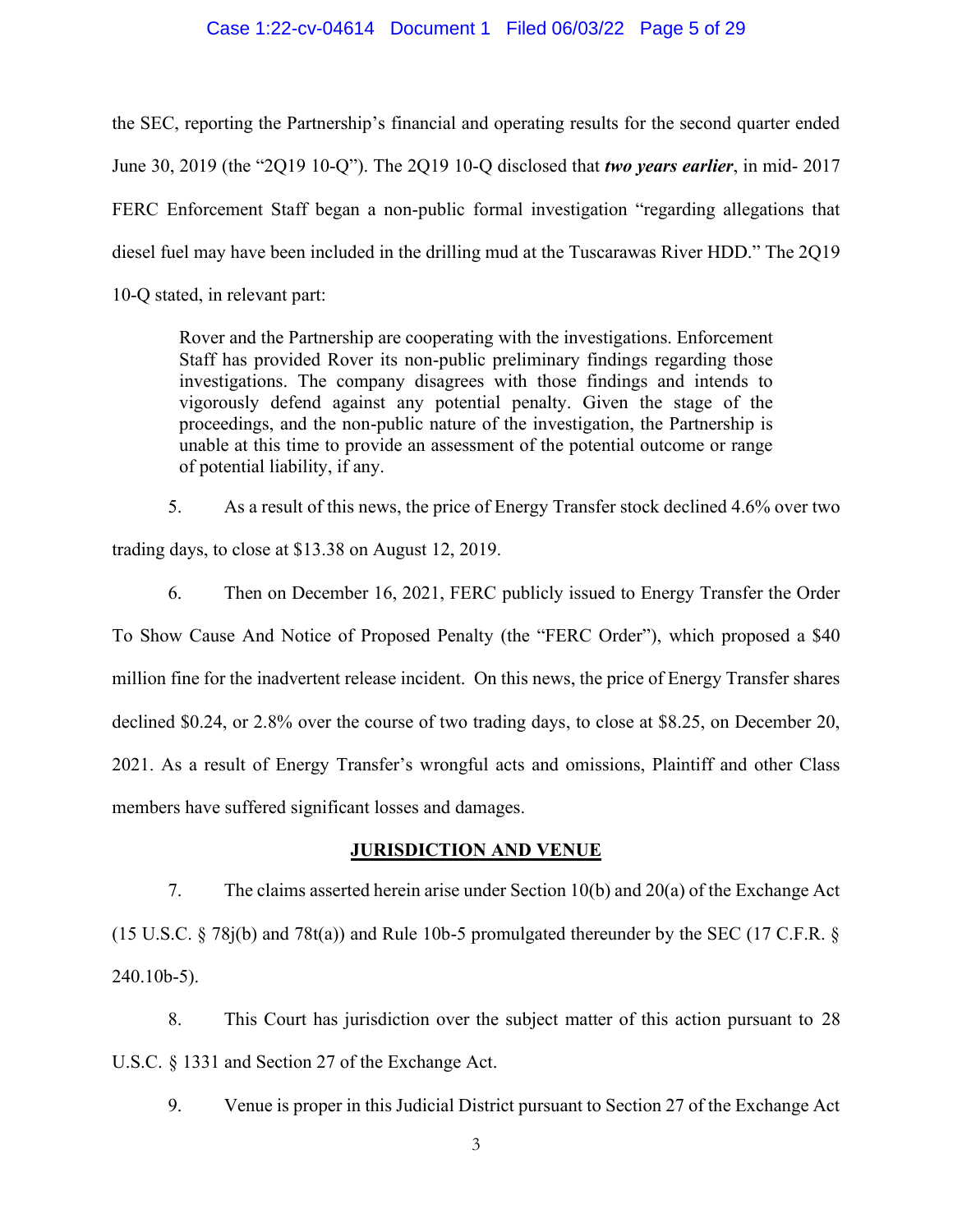#### Case 1:22-cv-04614 Document 1 Filed 06/03/22 Page 6 of 29

(15 U.S.C. § 78aa) and 28 U.S.C. § 1391(b), as the alleged misstatements and omissions were made or omitted, and the subsequent damages took place in this Judicial District. Pursuant to Energy Transfer's most recent quarterly report (SEC Form 10-Q), as of May 5, 2022, there were 3,085,533,650 shares of the Partnership's common stock outstanding. Energy Transfer's common stock trades on the New York Stock Exchange ("NYSE"). Accordingly, there are presumably hundreds, if not thousands, of investors in Energy Transfer's common stock located within the U.S., some of whom undoubtedly reside in this judicial district.

10. In connection with the acts alleged in this Complaint, Energy Transfer, directly or indirectly, used the instrumentalities of interstate commerce, including interstate wires, U.S. Postal Service mail, wireless spectrum, and the national securities exchange.

## **PARTIES**

<span id="page-5-0"></span>11. Plaintiff is a resident of California. As set forth in the attached Certification(s), incorporated by reference herein, Plaintiff acquired Energy Transfer shares during the Class Period, at artificially inflated prices, and was damaged by the federal securities law violations and false and/or misleading statements and/or material omissions alleged herein.

12. Defendant Energy Transfer is a Delaware public traded partnership with a principal place of business at 8111 Westchester Drive, Suite 600, Dallas, Texas 75225. Energy Transfer shares trade on the NYSE under the ticker symbol "ET."

13. Defendant Warren is one of the founders of the Partnership and has served as the Executive Chairman of the Board of Directors for the Partnership.

14. Defendant Long has served as the Partnership's Co-CEO since January 2021. He served as the Partnership's CFO from 2016 through 2020.

15. Defendant McCrea has served as the Partnership's Co-CEO since January 2021. He served as President and Chief Commercial Officer of the Partnership from 2018 through 2020. He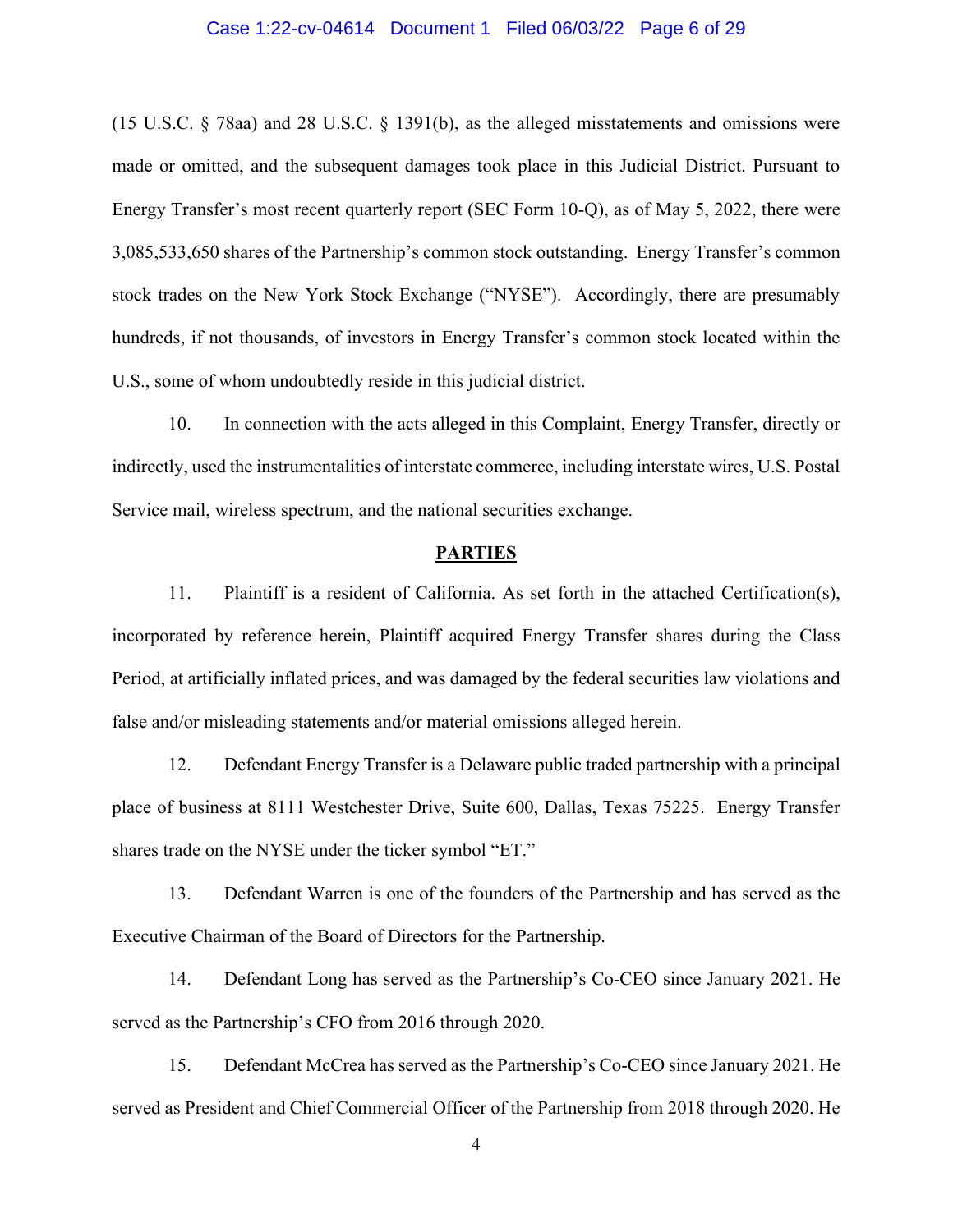#### Case 1:22-cv-04614 Document 1 Filed 06/03/22 Page 7 of 29

has also served as a director of the Partnership since 2009.

16. Defendant Whitehurst has served as the Partnership's CFO since January 2021. He also served as the Partnership's Executive Vice President from August 2014 through 2020.

17. Defendant McReynolds served as the President of the Partnership from March 2005 to October 2018. He has also served as a director of the Partnership since August 2004.

18. Defendants Warren, Long, McCrea, Whitehurst, and McReynolds are sometimes referred to herein as the "Individual Defendants." The Individual Defendants, together with Energy Transfer, are sometimes referred to herein as the "Defendants."

19. The Individual Defendants possessed the authority to control the contents of statements made by Energy Transfer in the Partnership's reports to the SEC, press releases and presentations to securities analysts, money and portfolio managers and institutional investors, *i.e.,*  the market. The Individual Defendants were provided with copies of the Partnership's reports and press releases alleged herein to be misleading prior to, or shortly after, their issuance and had the ability and opportunity to prevent their issuance or cause them to be corrected. Due to their positions with Energy Transfer, and their access to Energy Transfer's material information that was unavailable to the public, the Individual Defendants knew that the adverse facts described herein were not disclosed to and were being concealed from investors. The Individual Defendants are liable for the false statements and omissions alleged herein.

#### **SUBSTANTIVE ALLEGATIONS**

#### <span id="page-6-0"></span>**A. Background**

<span id="page-6-1"></span>20. Founded in 1996, Energy Transfer is a Delaware company headquartered in Dallas, Texas. It became a publicly traded partnership in 2006. The Partnership was formerly known as Energy Transfer Equity, L.P. and changed its name to Energy Transfer LP in October 2018. It is now traded on the NYSE under the ticker symbol "ET."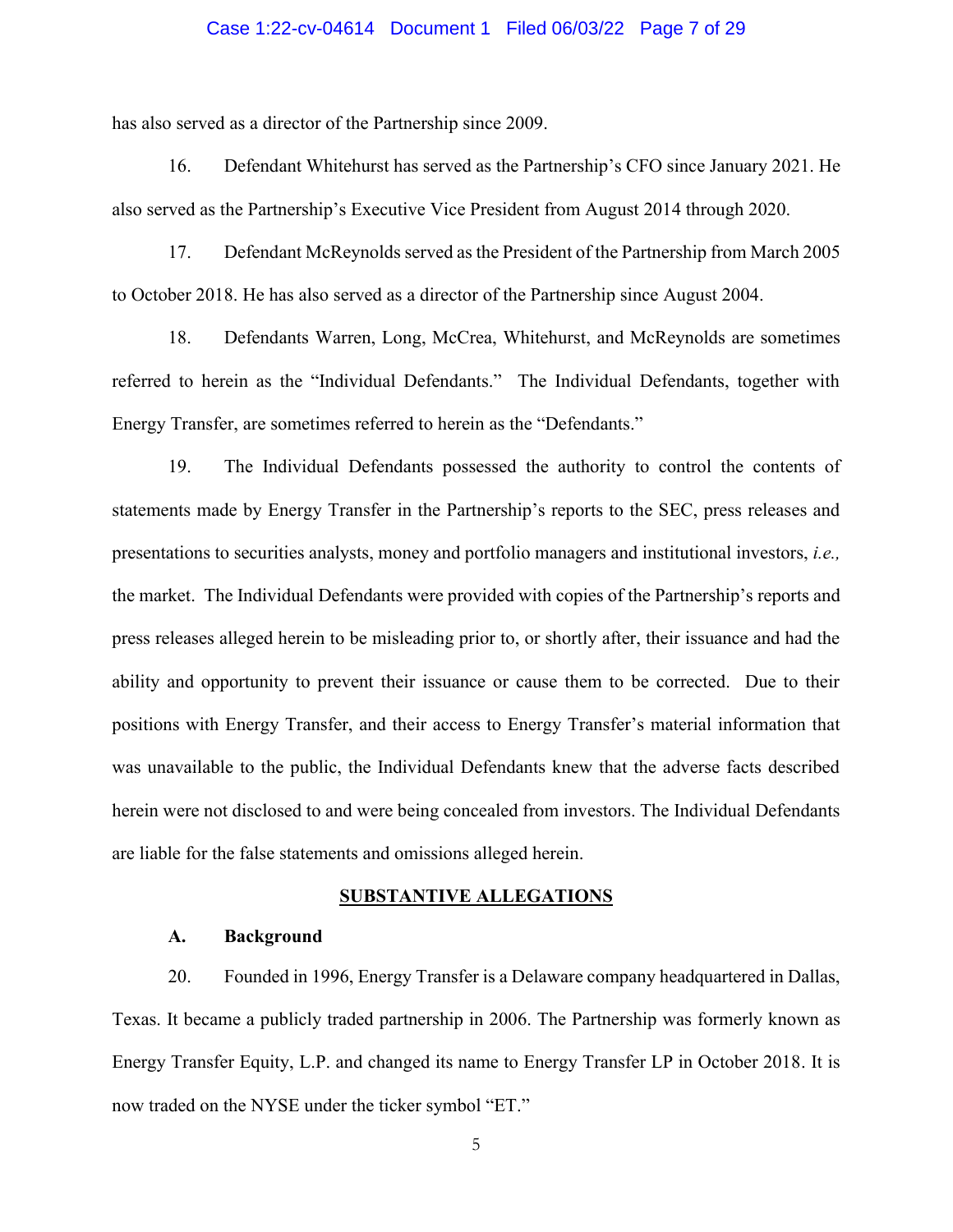#### Case 1:22-cv-04614 Document 1 Filed 06/03/22 Page 8 of 29

21. Energy Transfer provides energy-related services in the U.S. and China. The Partnership owns and operates approximately 11,600 miles of intrastate natural gas transportation pipelines, three natural gas storage facilities in Texas, and two natural gas storage facilities in Oklahoma. It also owns and operates approximately 26,900 miles of interstate natural gas pipelines. The Partnership sells natural gas to electric utilities, independent power plants, local distribution companies, industrial end-users, and other marketing companies. The Partnership also owns and operates natural gas gathering and NGL pipelines, processing plants, treating facilities, and conditioning facilities in, among other states, Pennsylvania, and transportation and supply of water to natural gas producers in Pennsylvania. The Partnership also owns approximately 5,215 miles of NGL pipelines; NGL and propane fractionation facilities; NGL storage facilities with working storage capacity of approximately 50 million Bbls; and other NGL storage assets and terminals with an aggregate storage capacity of approximately 17 million Bbls.

22. Rover Pipeline, LLC is a subsidiary of Energy Transfer. Through Rover, Energy Transfer hired contractors to construct the Rover Pipeline, a 700-mile-long natural gas pipeline extending from southeastern Ohio to southern Michigan. In November 2016, Rover executed a \$1.5 billion contract with Precision Pipeline LLC ("Precision"), a drilling company, which was the largest contractor on the Rover Pipeline Project and was responsible for installing much of the pipeline by open trench installation and through Horizontal Directional Drilling Activities. Precision in turn contracted with Pretec Directional Drilling, LLC ("Pretec"), an HDD company that shared the same parent company with Precision, to perform work as a subcontractor on the Project.

23. Horizontal directional drilling is a technique frequently used by natural gas pipelines to drill a horizontal hole beneath obstacles, and thereafter pull the pipe through the hole.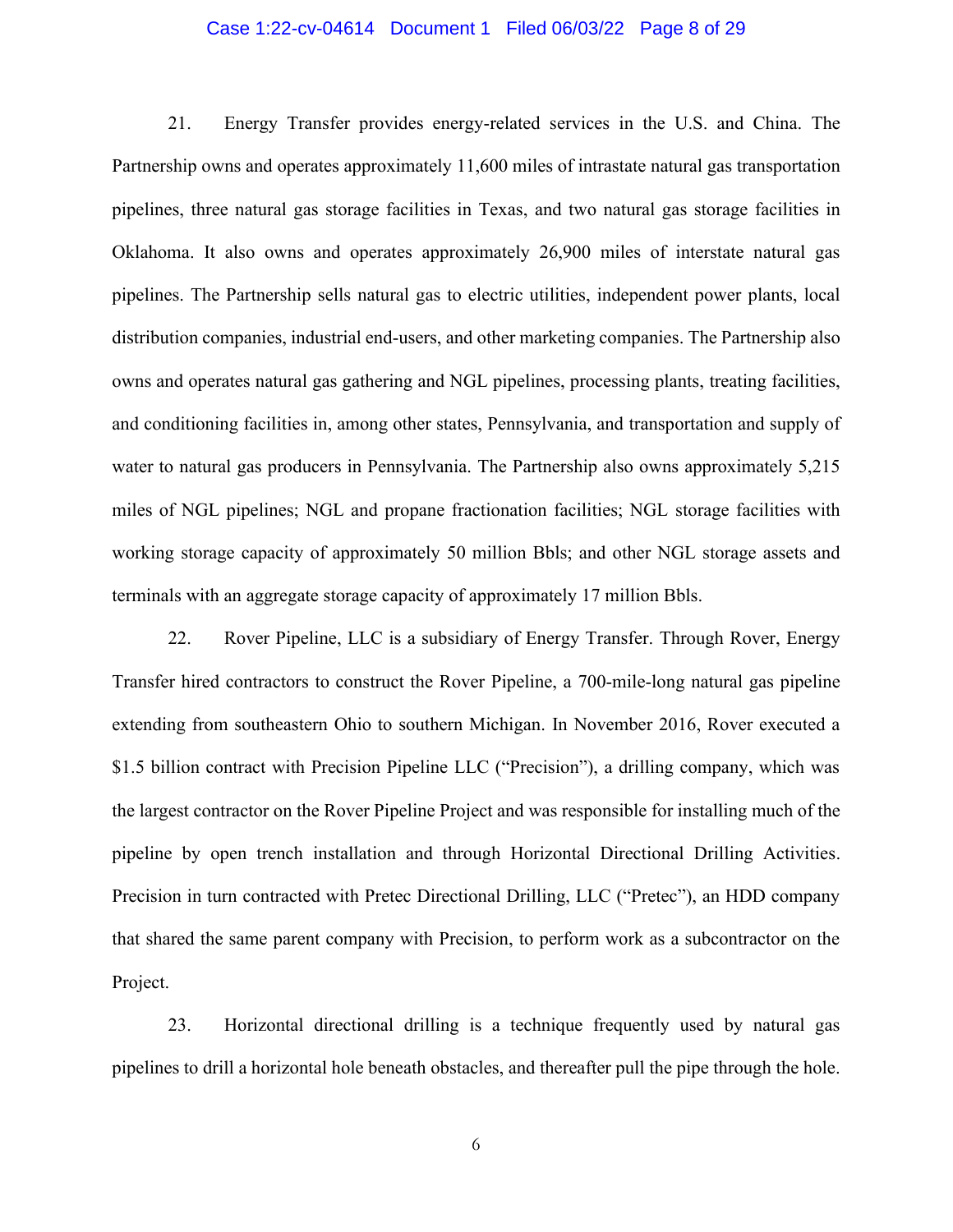#### Case 1:22-cv-04614 Document 1 Filed 06/03/22 Page 9 of 29

To help the drill bit cut through soil and rock, drilling fluid is pumped through the drill pipe string. The drilling fluid exits the drill string through jet nozzles in the drill bit, lubricating and cooling the drill bit. The drilling fluid also suspends and, under normal circumstances, carries the soil and rock cuttings from the hole back to the surface through the space between the drill pipe string and the wall of the hole. Normally, the drilling fluid that was added to the hole makes its way back to containment pits at the entry or exit points, where it then passes through a cleaning system to remove cuttings before being recirculated back into the hole. In some instances, drilling fluid can escape the HDD hole and leak into the surrounding earth. In extreme cases, drilling fluid can emerge at the ground surface or in any other undesired location such as wetlands or water bodies, which is known as an inadvertent release.

24. In order to succeed with trenchless drilling, drills rely on a constant circulation of mud through the drill to the bit and back out of the hole to lubricate the drill stem and allow forward progress. Losing returns means that mud is pumping down into the hole but is not circulating back out and thus, is "lost" down the hole. As a consequence of losing returns, new drilling mud had to be mixed via a mud system onsite, and then pumped into the hole, instead of being constantly recirculated. When there were returns of drilling mud, the mud system runs itself. When there were no returns, mixing and replacing the mud was a labor-intensive process. Workers had to cut 50 pound bags to mix clay with water all day and night. Drilling often had to shut down to catch up on mud by bringing more water onsite or mixing more clay. Thus, to keep up with a tight construction schedule under heavy pressure, HDD crews might be tempted to add unlawful additives such as diesel fuel to lubricate the drill if losing returns takes place. In such an instance, if an inadvertent release subsequently occurs, then these unlawful additives would leak into the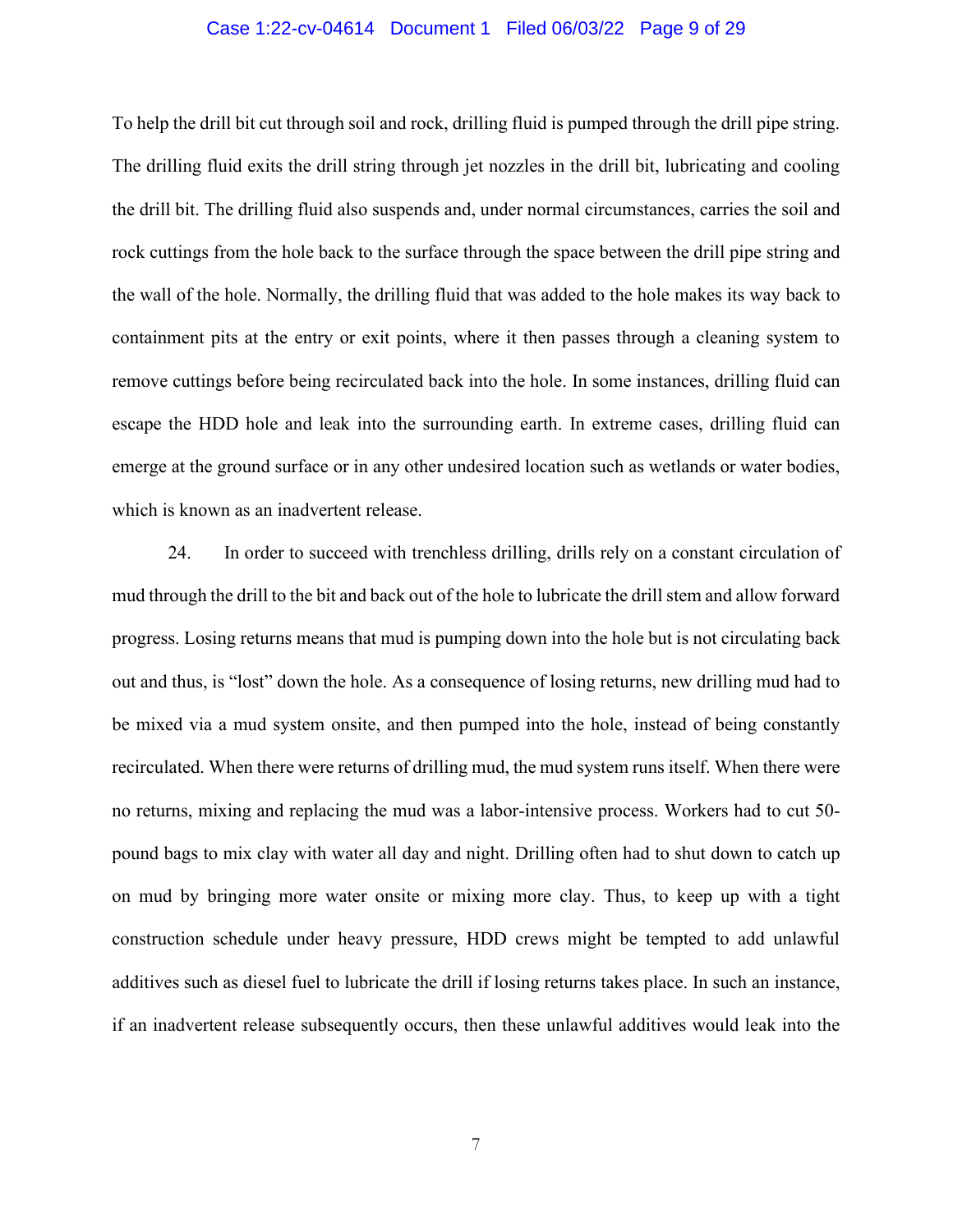#### Case 1:22-cv-04614 Document 1 Filed 06/03/22 Page 10 of 29

nearby environment along with the drilling fluid, causing a widescale contamination. This is exactly what happened with the Rover Pipeline Project.

25. On February 2, 2017, FERC issued a certificate order granting approval of the Project with forty-five environmental conditions. The next day, Rover filed a statement accepting the certificate order. Then on March 3, 2017, FERC issued a notice to proceed with construction for the Project. Pretec's HDD crews started HDDs on March 18, 2017, at the site near the Tuscarawas River.

26. On April 13, 2017, a large inadvertent release, later determined to be of nearly 2 million gallons of drilling mud, was discovered on the west side of the Tuscarawas River (the "April 13 Release").

27. Following this incident, the Ohio Environmental Protection Agency ("Ohio EPA") issued a violation notice to Rover on April 20, 2017. On May 10, 2017, FERC's Office of Energy Projects ("OEP") issued a public letter to Rover, halting the HDD activities for the Project.

28. In a public letter issued from OEP to Rover on June 1, 2017, the Director of OEP revealed that Ohio EPA had notified FERC of the presence of petroleum hydrocarbon constitutes, commonly found in diesel fuel, in samples of drilling fluid near the site of the April 13 Release, and thus FERC's Enforcement Staff decided to immediately initiate an investigation to determine the underlying facts that led to the presence of petroleum hydrocarbons in the drilling fluid.

29. During the entire period of FERC's investigation, Energy Transfer consistently and intentionally omitted facts and made false statements about the magnitude of this legal proceeding because its executives felt the desperate need to hide it from the investors as they were well aware of the severity of their misconduct from the very beginning.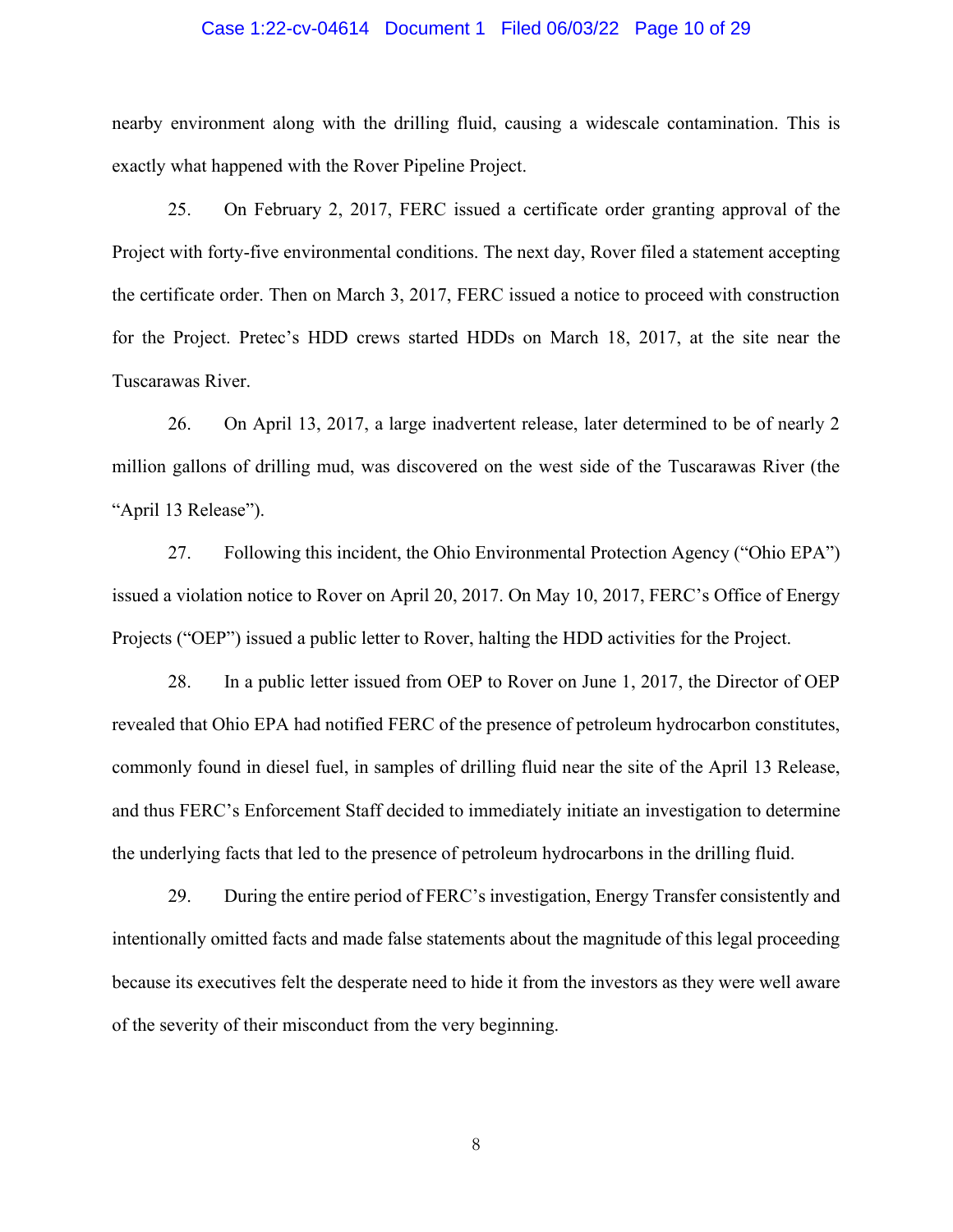#### Case 1:22-cv-04614 Document 1 Filed 06/03/22 Page 11 of 29

30. On December 16, 2021, the investors finally learned the truth from a FERC News Release where FERC proposed a \$40 million fine against Energy Transfer, a huge penalty that was "a departure" from FERC's Penalty Guidelines, which was justified by aggravating factors such as the serious environmental harm caused by the violation, the "ineffective and superficial" compliance program implemented, the severe lack of self-reporting of the incident, and the "obstructionist conduct" during the investigation.

#### **B. Materially False and Misleading Statements Issued During the Class Period**

<span id="page-10-0"></span>31. In a public weekly status report filed with FERC dated April 27, 2017, Rover referred to the April 13 Release as "*a common and normal* component of executing directional drilling operations" which occurred "[d]ue to the subsurface conditions and other environmental conditions of the locations," a gross mischaracterization of the fact that the HDD crews had caused a severe environmental disaster. Rover even went a step further to make the totally unsubstantiated and false assertion that the drilling fluid was "*a non-toxic,* naturally occurring bentonite clay water slurry that [was] safe for the environment." As it turned out, the FERC Order later revealed that Pretec's HDD crews lost returns of drilling mud on the first day of their HDD activities, and they "intentionally and routinely" added *toxic diesel fuel* and other unapproved lubricants from April 2 through April 13, 2017 to combat drilling difficulties and keep up with the extremely tight construction schedule set by Rover's management.

32. As much as the executives would like to sweep it under the rug, the first indication of Energy Transfer's culpability started seeping onto the surface early. On July 31, 2017, thirdparty analyst J.D. Hair & Associates, Inc. released a report (the "J.D. Hair Report") prepared at the request of FERC as part of the investigation finding that: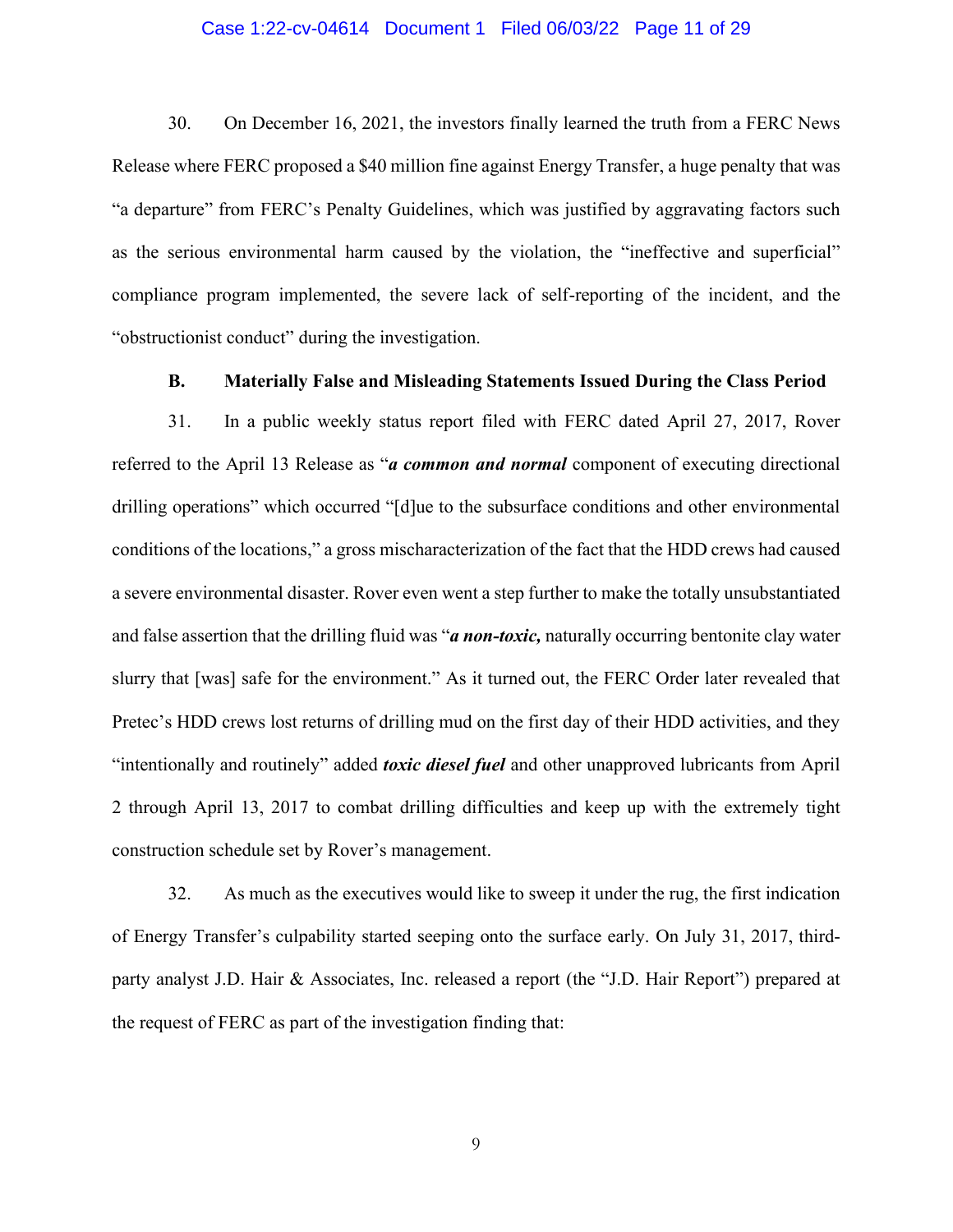$\text{PDD}^1$  did not provide documentation in their daily reports as to any other drilling practices, such as adjusting drilling fluid properties, or mixing a thick bentonite plug in an attempt to seal the formation. In addition, they did not document procedures or measures for minimizing the risk of an IR while continuing without drilling fluid circulation. Due to lack of operational details and commentary in PDD's reports, it is not possible for JDH&A to provide a firm opinion with respect to whether or not PDD's operational measures to restore circulation or their drilling procedure to minimize the risk of IR's met HDD industry standards. *If PDD performed no other measures than what is indicated in their reports, then it is the opinion of JDH&A that they did fall short of common HDD industry practices used to restore drilling fluid circulation* as outlined in Drilling Fluids in Pipeline Installation by Horizontal Directional Drilling.<sup>2</sup>

33. The J.D. Hair Report did not specifically address the presence of diesel in the drilling fluid near the site of April 13 Release. Still, Energy Transfer and Rover's executives panicked at the possibility that the investors might glean from the J.D. Hair Report about the magnitude of the environmental catastrophe caused by their misconduct. Thus, Rover crafted a response letter on August 4, 2017, categorically rejecting that the presence of diesel could be attributed to its own oversight:

Rover theorizes that these diesel concentrations could have been caused by an *inadvertent and unreported spill or leak from equipment operating during the clean-up of the IR*, or it could have been the *deliberate or malicious act of individuals opposed to the project.* Given the extensive inspection and oversite at this and other sites along the project, *it is difficult to imagine that this occurred from an unreported spill or leak.*

34. On August 21, 2017, FERC authorized its Enforcement Staff to conduct a nonpublic, formal investigation on the underlying facts that led to the presence of diesel in the drilling fluid at the April 13 Release site.

<sup>&</sup>lt;sup>1</sup> Pretec Directional Drilling, LLC

<sup>&</sup>lt;sup>2</sup> Unless otherwise noted, all emphasis herein and hereinafter is added.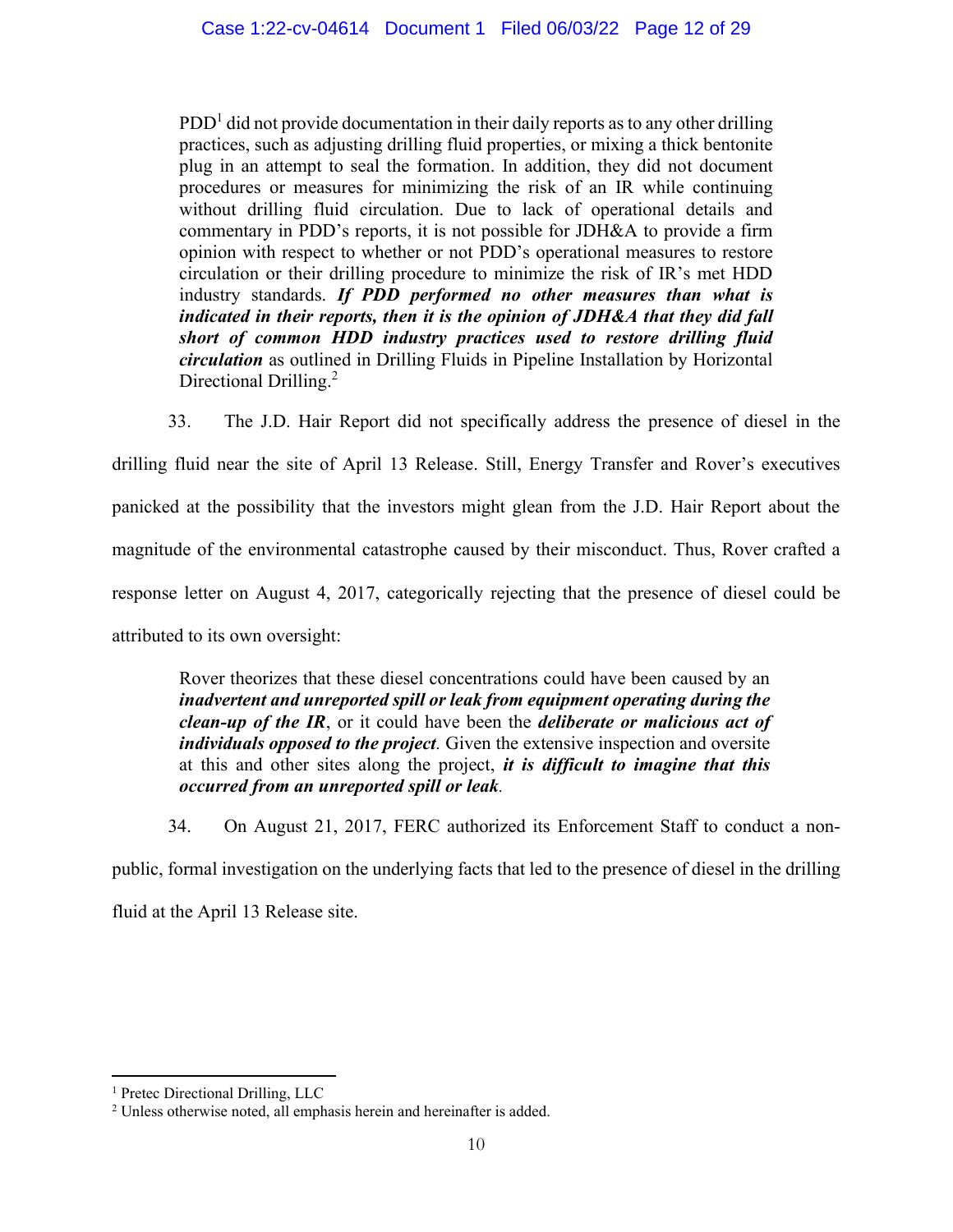35. Energy Transfer's press releases *never once* mentioned the on-going formal

investigation, but instead on many occasions touted the progress of the Project and the approvals

by FERC:

DALLAS--(BUSINESS WIRE)--Aug. 31, 2017-- Energy Transfer Partners (NYSE: ETP) announced today the Federal Energy Regulatory Commission (FERC) approved its request to put Phase 1A of the Rover Pipeline into service. Phase 1A, the 212-mile section from Cadiz, Ohio, to Defiance, Ohio, will begin natural gas service on August 31, 2017.

DALLAS--(BUSINESS WIRE)--Sep. 19, 2017-- Energy Transfer Partners (NYSE:ETP) is pleased to announce that the Federal Energy Regulatory Commission (FERC) has approved the Partnership's request to resume Horizontal Directional Drilling (HDD) operations along the Rover Pipeline Project. Drilling operations on nine HDD locations approved by the FERC are expected to begin within the week with an emphasis on the Captina Creek HDD in Belmont County, Ohio. The completion of the Captina Creek HDD will allow the full Phase 1 portion of Rover from Seneca, Ohio, to Defiance, Ohio, to be placed into service by the end of the year. Phase 1a of the Rover Project from Cadiz, Ohio, to Defiance, Ohio, was successfully put into service on August 31, 2017.

DALLAS--(BUSINESS WIRE)--Dec. 15, 2017-- Energy Transfer Partners, L.P. (NYSE: ETP) announced today that Rover Pipeline, LLC received approval from the Federal Energy Regulatory Commission (FERC) to place Phase 1B of the Rover Pipeline project into service, bringing the 713-mile pipeline closer to its 3.25 billion cubic feet per day design total. With the addition of the Phase 1B facilities, the project is now capable of transporting up to 1.7 billion cubic feet per day of natural gas. Rover shippers now have access to six additional receipt points from Seneca thru Clarington areas of the Marcellus and Utica supply basins with an incremental receipt capacity of 2.45 billion cubic feet per day. Rover has been in partial service from Cadiz, Ohio, to Defiance, Ohio since August 31, 2017, capable of transporting 1 billion cubic feet per day of natural gas.

DALLAS--(BUSINESS WIRE)--May 1, 2018-- Energy Transfer Partners, L.P. (NYSE: ETP) announced today that Rover Pipeline, LLC received approval from the Federal Energy Regulatory Commission (FERC) to place additional Phase 2 facilities into service. Last week, FERC granted Rover permission to place a segment of Phase 2, which included Mainline Compressor Station 3 located in Crawford County, Ohio, and a section of the line between Mainline Compressor Station 2, in Wayne County, Ohio, and Mainline Compressor Station 3, in service for additional throughput opportunity. The approval from FERC granted today allows for the full commercial operation capability of the Market Zone North Segment.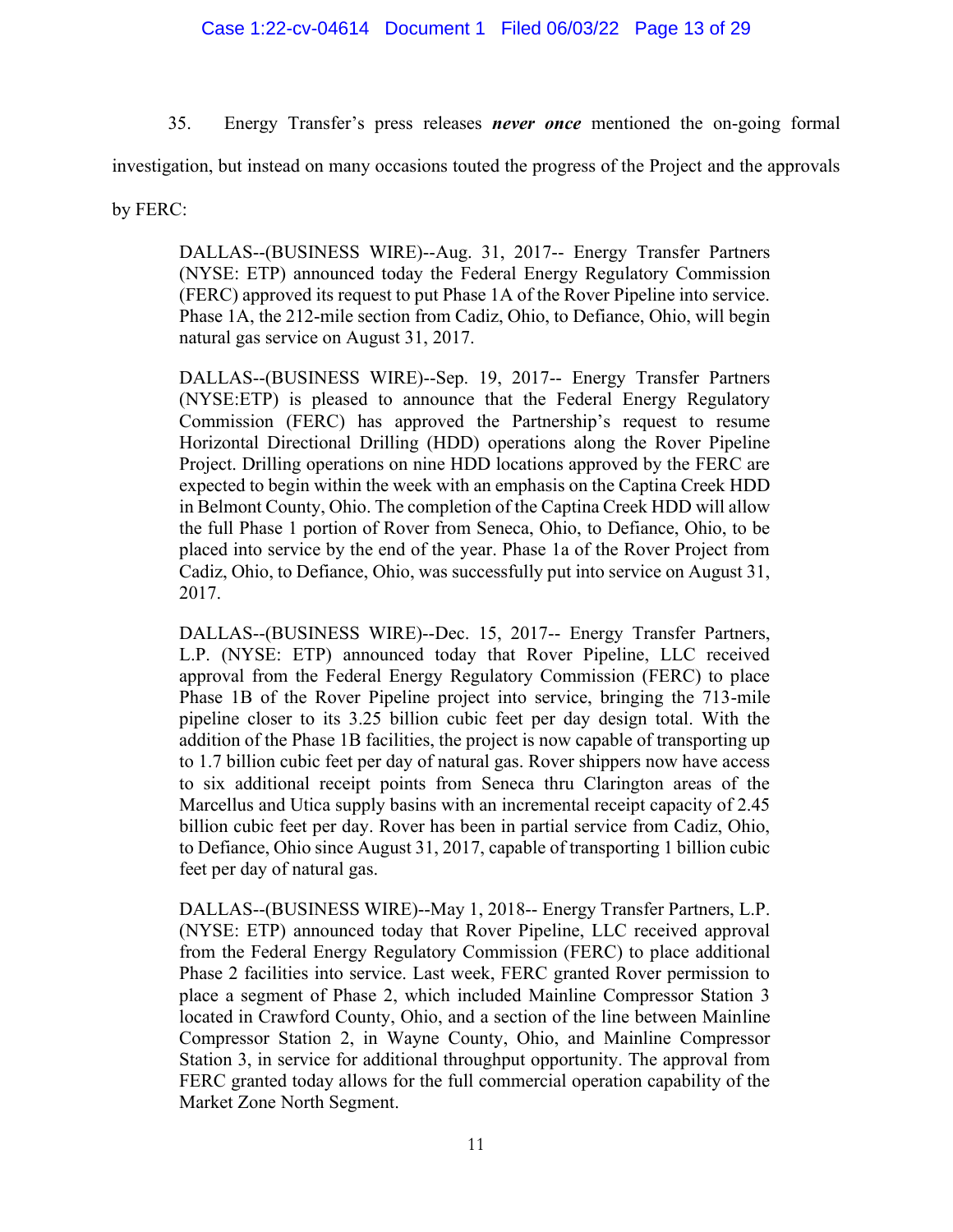DALLAS--(BUSINESS WIRE)--May 31, 2018-- Energy Transfer Partners, L.P. (NYSE: ETP) announced today that Rover Pipeline, LLC received approval from the Federal Energy Regulatory Commission (FERC) to commence service of the Supply Connector B and full Mainline B pipeline segments. This latest approval allows for 100 percent of Rover's mainline capacity, 3.25 billion cubic feet per day of natural gas, to be placed into service.

36. In the meantime, as the FERC order later disclosed, Energy Transfer and Rover's executives were busy "preserving" their documents and data in response to FERC's subpoenas. On October 3, 2017, Rover's Executive Vice President of Engineering and Construction, Joey Mahmoud, stated in an affidavit to Enforcement Staff that he accidentally deleted all of the data stored on his phone and thus failed to retain the data according to the preservation notices. Enforcement Staff issued an additional subpoena in November 2017 and Rover's production was supposed to be complete in March 2018. However, in May 2018, Rover produced more than 4,000 documents that were previously withheld or redacted, and that were not included in their privilege claims.

37. On February 23, 2018, Energy Transfer filed its yearly report on Form 10-K with the SEC for the fiscal year ended December 31, 2017 (the "2017 Annual Report"). The 2017 Annual Report was signed by Defendant McReynolds as then-President and Defendant Long as then-CFO. Appended as Exhibits 31.1, 31.2, 32.1, and 32.2 to the 2017 Annual Report were signed certifications pursuant to the Sarbanes-Oxley Act of 2002 ("SOX Certifications"), wherein Defendants McReynolds and Long certified that "[the 2017 Annual Report] does not contain any untrue statement of a material fact or omit to state a material fact necessary to make the statements made . . . not misleading" and that "the information contained in the [2017 Annual Report] fairly presents, in all material respects, the financial condition and results of operations of the Partnership." The Individual Defendants signed similar statements in connection with the 10-K yearly reports and the 10-Q quarterly reports filed with the SEC during the Class Period.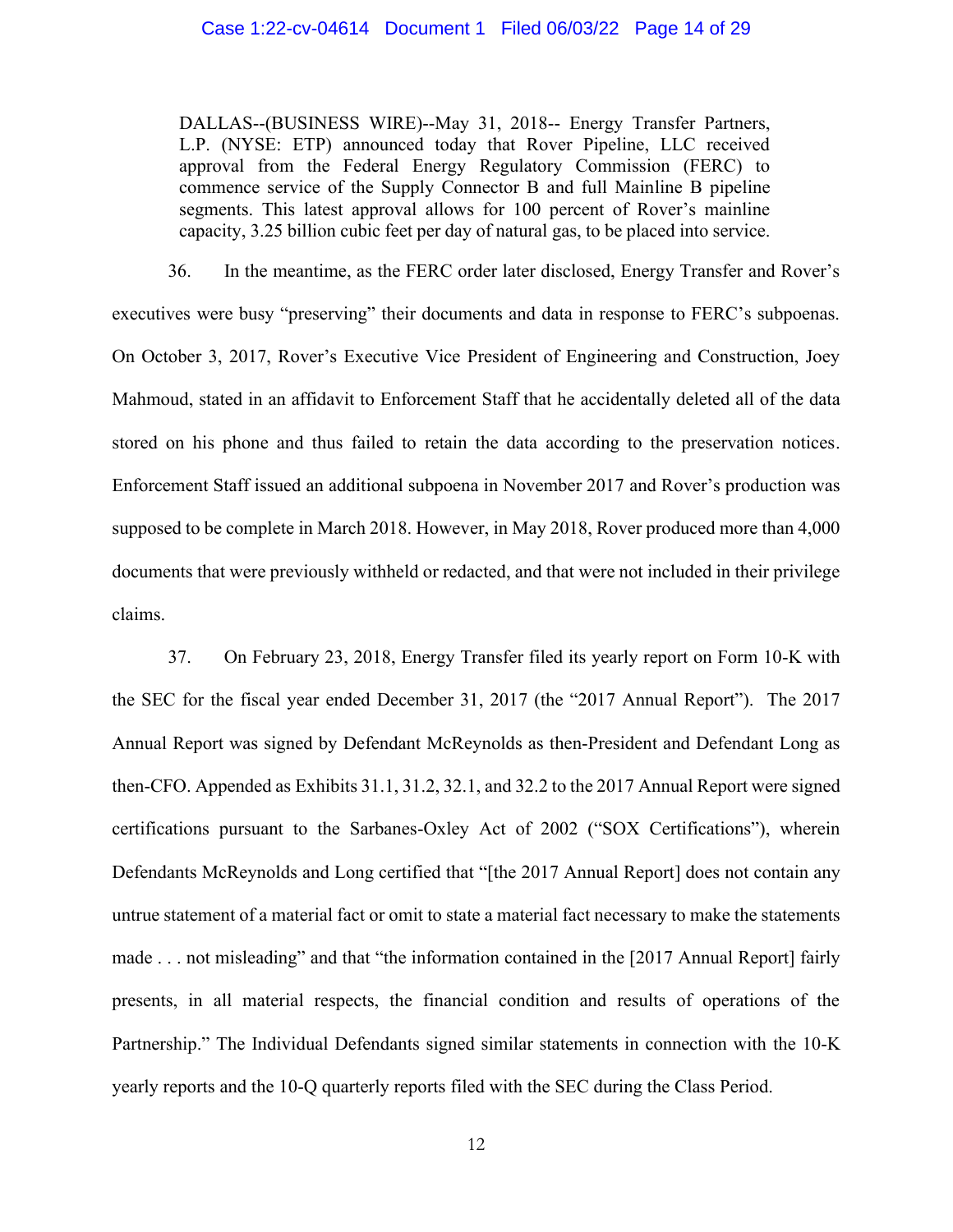## Case 1:22-cv-04614 Document 1 Filed 06/03/22 Page 15 of 29

38. The 2017 Annual Report touted the capacity of the partially completed Rover

Pipeline:

The Rover Pipeline is a new 713-mile natural gas pipeline designed to transport 3.25 Bcf/d of domestically produced natural gas from the Marcellus and Utica Shale production areas to markets across the United States as well as into the Union Gas Dawn Storage Hub in Ontario, Canada, for redistribution back into the United States or into the Canadian market. Currently under construction, portions of the pipeline are in service transporting gas from processing plants in Eastern Ohio for delivery to other pipeline interconnects in Eastern Ohio as well as the Midwest Hub near Defiance, Ohio, where the gas will be delivered for distribution to markets across the United States. The Rover Pipeline Phase 1A and 1B are in service with a capacity of approximately 1.7 Bcf/d.

39. On the subject of the April 13 Release, the 2017 Annual Report emphasized the

progress that Rover achieved in complying with FERC's requirements:

In addition, on May 10, 2017, the FERC prohibited Rover from conducting HDD activities at 27 sites in Ohio. On July 31, 2017, the FERC issued an independent third party assessment of what led to the release at the Tuscarawas River site and what Rover can do to prevent reoccurrence once the HDD suspension is lifted. *Rover notified the FERC of its intention to implement the suggestions in the assessment and to implement additional voluntary protocols. In response, FERC authorized Rover to resume HDD activities at certain sites***.** On January 24, 2018, FERC ordered Rover to cease HDD activities at the Tuscarawas River HDD site pending FERC review of additional information from Rover. Rover continues to correspond with regulators regarding drilling operations and drilling plans at the HDD sites where Rover has not yet completed HDD activities, including the Tuscarawas River HDD site. The timing or outcome of this matter cannot be reasonably determined at this time. *We do not expect there to be a material impact to its results of operations, cash flows or financial position.*

40. The 2017 Annual Report omitted the critical fact that FERC's Enforcement Staff

had already initiated a formal investigation on this matter. It also failed to disclose that the J.D.

Hair Report concluded that Pretec's practices related to the Project fell short of common HDD

industry practices used to restore drilling fluid circulation.

41. For two years, Energy Transfer's disclosures related to the April 13 Release

remained substantially the same in subsequent quarterly reports and annual reports filed with SEC,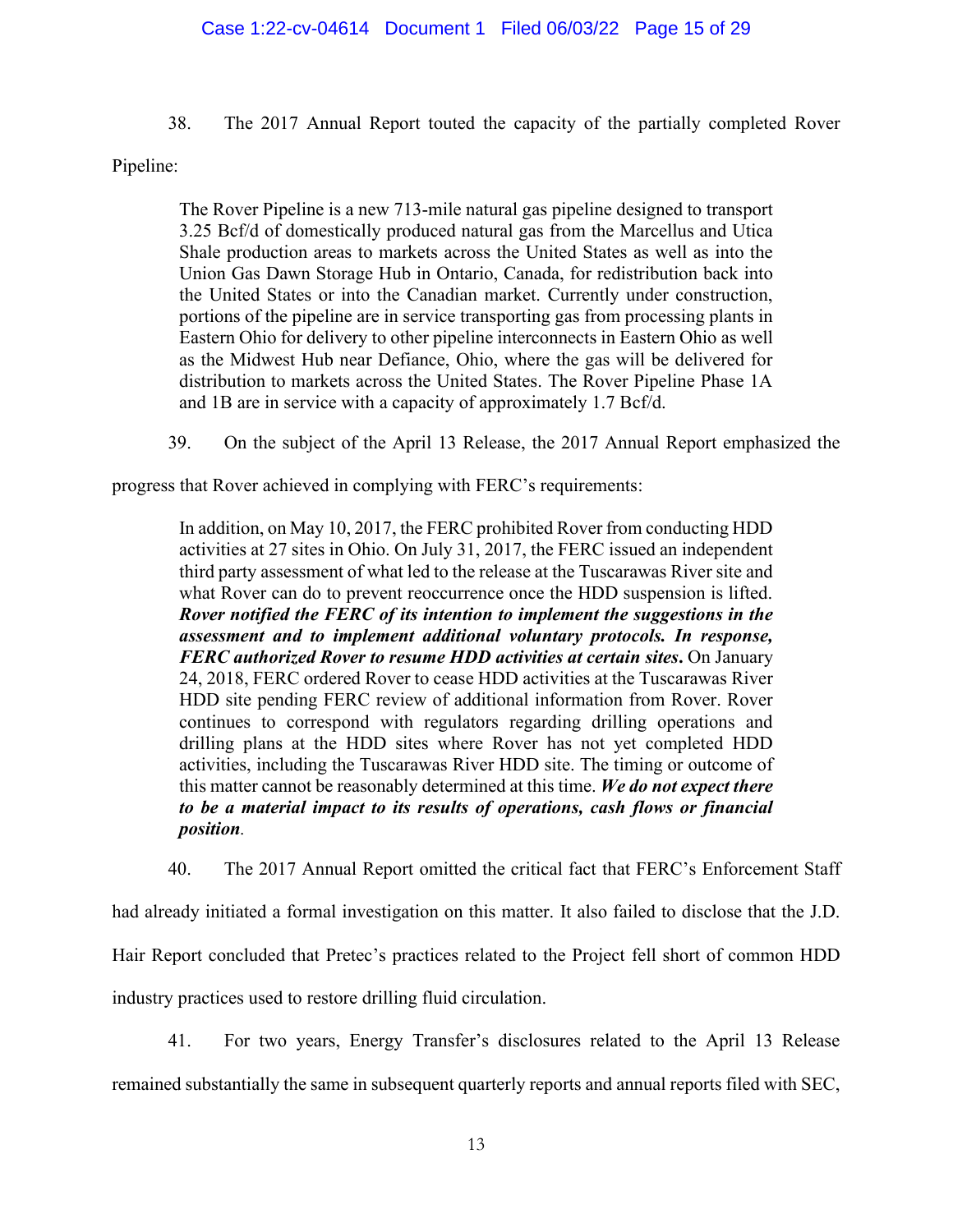#### Case 1:22-cv-04614 Document 1 Filed 06/03/22 Page 16 of 29

omitting any information related to the on-going FERC investigation or the presence of diesel in the drilling fluid at the April 13 Release site. Specifically, such quarterly reports and annual reports included the 2018 first quarter Form 10-Q filed on May 10, 2018, the 2018 second quarter Form 10-Q filed on August 9, 2018, the 2018 third quarter Form 10-Q filed on November 8, 2018, the 2018 Form 10-K filed on February 22, 2019, and the 2019 first quarter Form-Q filed on May 9, 2019.

42. As early as January 2021, the Enforcement Staff issued a letter to Rover stating that it would be recommending FERC to issue an Order to Show Cause why Rover should not be made the subject of a public enforcement proceeding and pay a civil penalty. Still, Energy Transfer made no efforts at all to disclose such material information to the investors.

#### **C. The Truth Begins to Emerge**

43. Cratering under the overwhelming evidence gathered by FERC's Enforcement Staff, Energy Transfer's executives had no other choice but to make a disclosure regarding the ongoing investigation. Even so, they used every euphemism they could find to cover up the truth. On August 8, 2019, *two years after* the formal investigation started, Energy Transfer in the 2Q19 10- Q stated that in mid-2017 Enforcement Staff initiated a non-public formal investigation "regarding allegations that diesel fuel *may have been included* in the drilling mud at the Tuscarawas River HDD" (emphasis added). The 2Q19 10-Q stated, in relevant part:

Rover and the Partnership are cooperating with the investigations. *Enforcement Staff has provided Rover its non-public preliminary findings regarding those investigations.* The company disagrees with those findings and intends to vigorously defend against any potential penalty. Given the stage of the proceedings, and the non-public nature of the investigation, the Partnership is unable at this time to provide an assessment of the potential outcome or range of potential liability, if any.

44. On this news, the price of Energy Transfer stock declined \$0.65, or 4.6% over two trading days, to close at \$13.38 on August 12, 2019.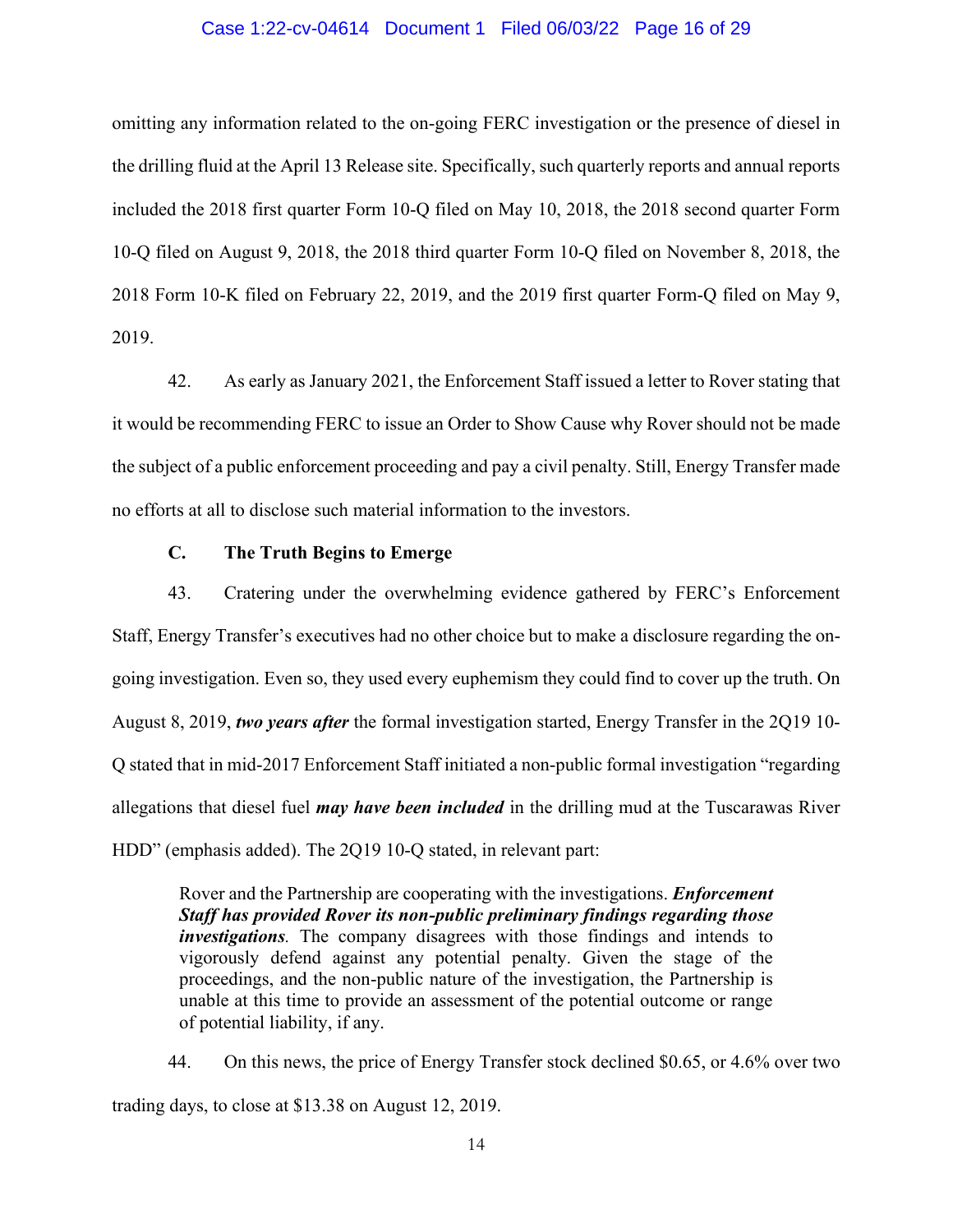#### Case 1:22-cv-04614 Document 1 Filed 06/03/22 Page 17 of 29

45. Despite this decline, the 2Q19 10-Q did not disclose any information related to Enforcement Staff's preliminary findings and did not provide any meaningful way for investors to assess the severity of the on-going investigation. The Partnership's stock continued to trade at artificially inflated prices throughout the remainder of the Class Period as a result of Defendants' continued misstatements and omissions.

46. Defendants repeated this same disclosure in the 2019 Form 10-K filed on February 21, 2020 and the 2020 Form 10-K filed on February 19, 2021.

47. On December 16, 2021, FERC publicly issued to Rover and Energy Transfer the Order To Show Cause and Notice of Proposed Penalty, which directed Rover to show cause why it should not be assessed a civil penalty in the amount of \$40,000,000. The FERC Order presented allegations by the Enforcement Staff that (1) Rover intentionally included diesel fuel and other toxic substances and unapproved additives in the drilling mud during its HDDs under the Tuscarawas River; (2) Rover failed to adequately monitor the right-of-way at the site of the Tuscarawas River HDD operation; and (3) Rover improperly disposed of inadvertently released drilling mud that was contaminated with diesel fuel and hydraulic oil.

48. The FERC Order revealed that on March 18, 2017, when Pretec's HDD crews started HDDs at the site near the Tuscarawas River, the crews lost returns of drilling mud. To keep up the tight construction schedule under heavy pressure from Rover's management, from April 2 through April 13, 2017, multiple HDD crew members intentionally and routinely added toxic diesel fuel, hydraulic oil, contaminated containment fluids, and non-toxic but unapproved lubricants to combat drilling difficulties and keep up with drilling progress demands. Rover's HDD crew members have admitted under oath to doing so, and have provided numerous corroborating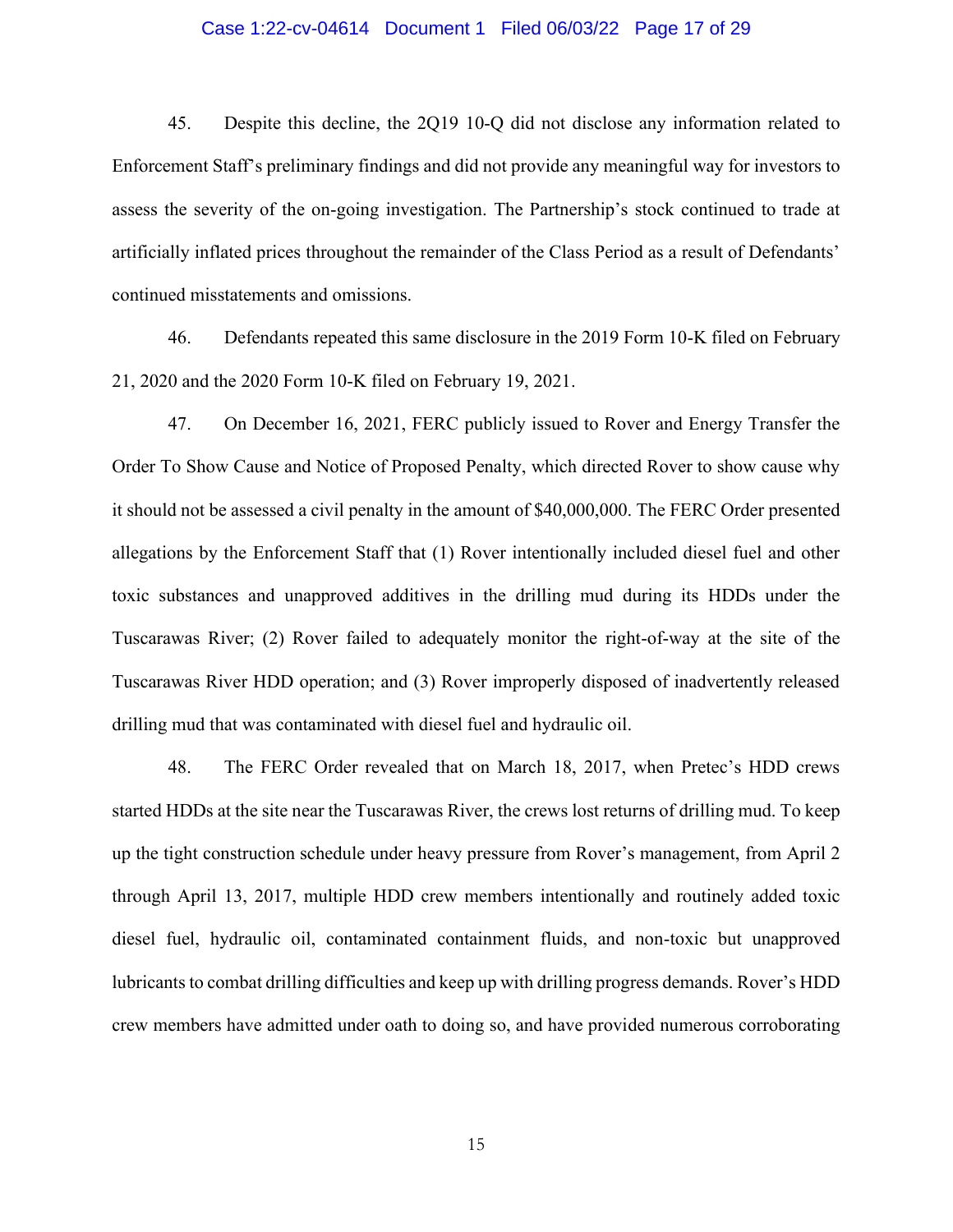accounts of what occurred and how the conduct was openly discussed among onsite personnel.

The order states:

Contemporaneous evidence demonstrates that *these violations were the product of a corporate culture*—one that equally infected the executives managing the Tuscarawas River HDD and the onsite HDD crew—*that favored speed and construction progress over regulatory compliance*. This culture was fueled by Rover's execution of a \$1.5 billion "time is of the essence" contract with a prime construction contractor—which constituted 35% of Rover's initial cost estimate for the Project.8 It was also fueled by Rover's self-imposed four-month schedule to complete over 500 miles of the pipeline construction. In addition to the contract requirements, Rover's Executive Vice President of Engineering and Construction, Yousif (Joey) Mahmoud, continually applied direct pressure on the Vice President of its prime contractor, Bobby Poteete, to speed up construction, which funneled down to its subcontractor and HDD crews onsite.

49. The FERC Order further disclosed that on October 3, 2017, Rover's Executive Vice

President of Engineering and Construction, Joey Mahmoud, submitted an affidavit to Enforcement Staff regarding his failure to preserve data despite preservation notices issued by OEP and Enforcement Staff, stating that after getting locked out of his phone, he reset it and thus deleted all of the data stored on it. Enforcement Staff issued an additional subpoena in November 2017. Rover's production was purportedly complete in March 2018. However, on May 21, 2018, Rover produced more than 4,000 documents that were previously withheld or redacted, and that were not included in their privilege claims. Rover's production was complete nearly a year from the original data request and eight months from the first subpoena deadlines. Since June 2017, Enforcement reviewed more than 25,000 documents produced by Rover and third parties, and took the testimony of 24 witnesses.

50. The FERC Order also made apparent that as early as January 19, 2021, Enforcement Staff issued a letter to Rover that it would be recommending FERC to issue an Order to Show Cause why Rover should not be made the subject of a public enforcement proceeding and pay a civil penalty. The Partnership never made any public disclosure regarding such a notice.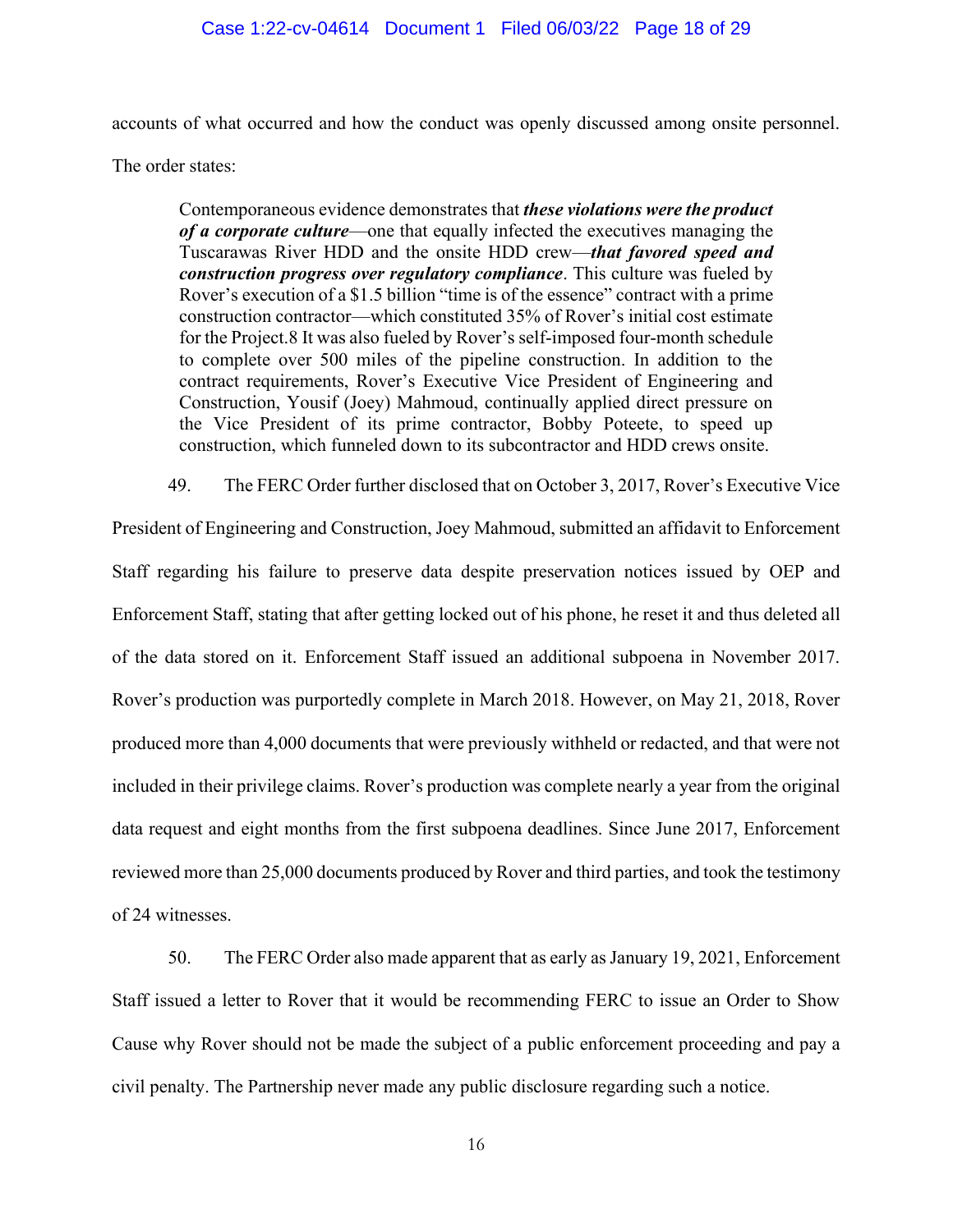#### Case 1:22-cv-04614 Document 1 Filed 06/03/22 Page 19 of 29

51. On this news, the price of Energy Transfer shares declined \$0.24, or 2.8% over the course of two trading days, to close at \$8.25, on December 20, 2021, causing investors to lose more than \$730 million in shareholder wealth.

#### **CLASS ACTION ALLEGATIONS**

<span id="page-18-0"></span>52. Plaintiff brings this action pursuant to Rules 23(a) and (b) of the Federal Rules of Civil Procedure, on its own behalf and as representative of a Class, consisting of all those who purchased or otherwise acquired Energy Transfer shares during the Class Period ("Class"); and were damaged upon the revelation of the alleged corrective disclosures. Excluded from the Class are Defendants, the officers and directors of the Partnership, at all relevant times, members of their immediate families and their legal representatives, heirs, successors or assigns and any entity in which Defendants have or had a controlling interest.

53. The Class is so numerous and geographically dispersed that joinder of all members is impracticable. Throughout the Class Period, Energy Transfer shares were actively traded on the NYSE. While the exact number of Class members is unknown to Plaintiff at this time and can be ascertained only through appropriate discovery, Plaintiff believes that there are hundreds or thousands of members in the proposed Class. Record owners and other members of the Class may be readily identifiable from information and records in the possession of Defendants or the Partnership's transfer agent and may be notified of the pendency of this action by mail, using the form of notice similar to that customarily used in securities class actions.

54. Plaintiff's claims are typical of the claims of the other members of the Class. Plaintiff and members of the Class sustained damages from the same wrongful conduct of Defendants. The injuries and damages of each member of the Class were directly caused by Defendants' wrongful conduct in violation of the laws described herein.

55. The Plaintiff will fairly and adequately protect and represent the interests of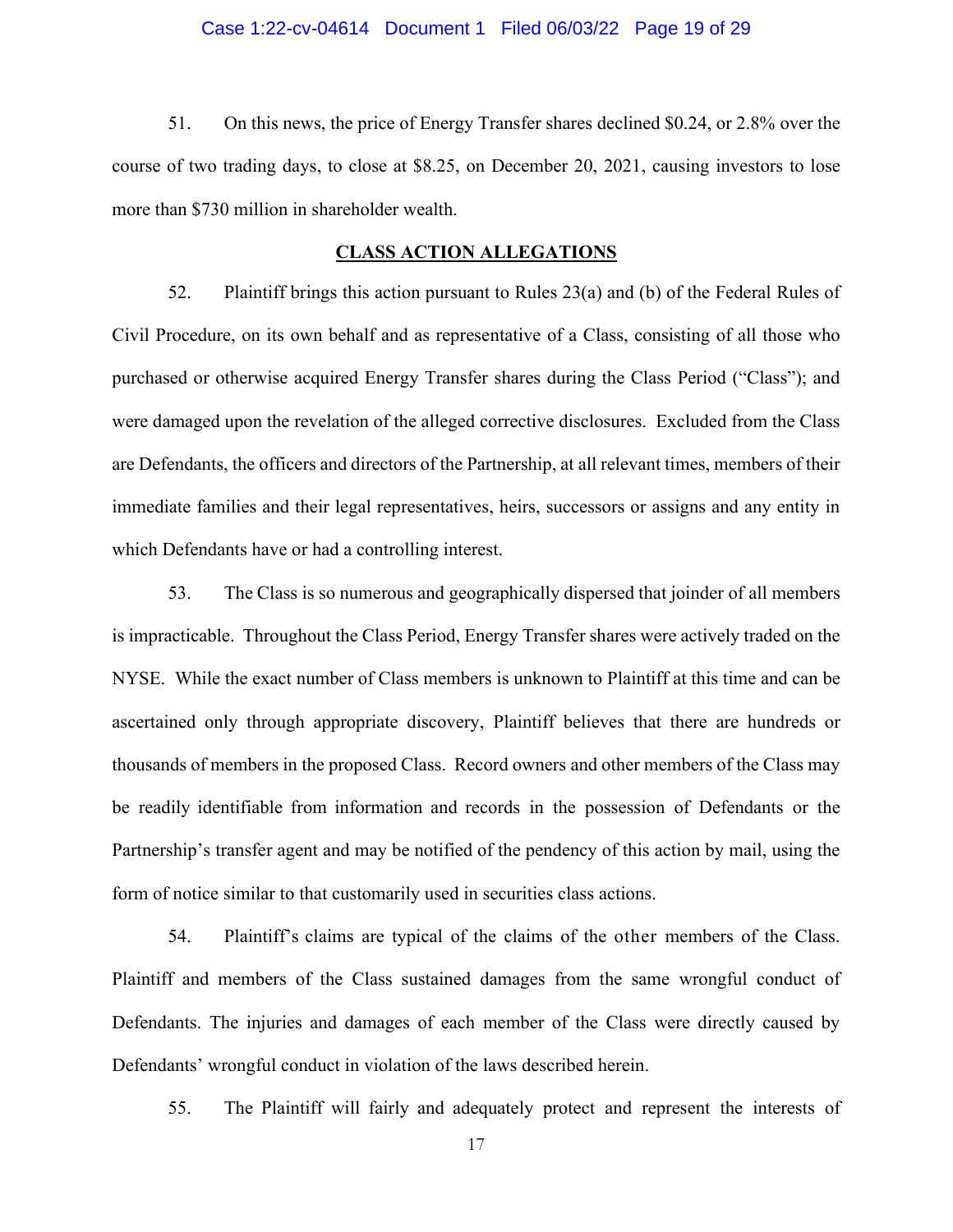#### Case 1:22-cv-04614 Document 1 Filed 06/03/22 Page 20 of 29

members of the Class. Plaintiff is an adequate representative of the Class and have no interest which is adverse to the interests of absent Class members. Plaintiff has retained counsel competent and experienced in class action litigation, including class actions in the financial services industry.

56. Common questions of law and fact exist as to all members of the Class, which predominate over questions affecting solely individual members of the Class. These common questions of law include, without limitation:

- whether statements made by Energy Transfer and the Individual Defendants to investors during the Class Period included misrepresentations of material facts about the severity of the April 13 Release incident and the scope and progress of the formal investigation by FERC against Energy Transfer;
- whether Energy Transfer and the Individual Defendants acted knowingly or recklessly in issuing false and misleading statements or omitting material information that would correct the misstatements;
- whether Energy Transfer's and the Individual Defendants' acts as alleged herein constituted violations of the federal securities laws;
- whether the prices of Energy Transfer shares during the Class Period were impacted by Energy Transfer's and the Individual Defendants' conduct described herein;
- injury suffered by Plaintiff and Class members; and
- the appropriate measure of damages suffered by Plaintiff and Class members.

57. A class action is superior to other methods for the fair and efficient adjudication of the controversy because joinder of all Class members is impracticable. Treatment as a class will permit a large number of similarly situated persons to prosecute their common claims in a single forum simultaneously, efficiently, and without the duplication of effort and expense that numerous individual actions would engender.

58. Class treatment will also permit the adjudication of claims by many Class members who could not afford individually to litigate claims such as those asserted in this Complaint. The cost to the court system of adjudication of such individualized litigation would be substantial. The prosecution of separate actions by individual members of the Class would create a risk of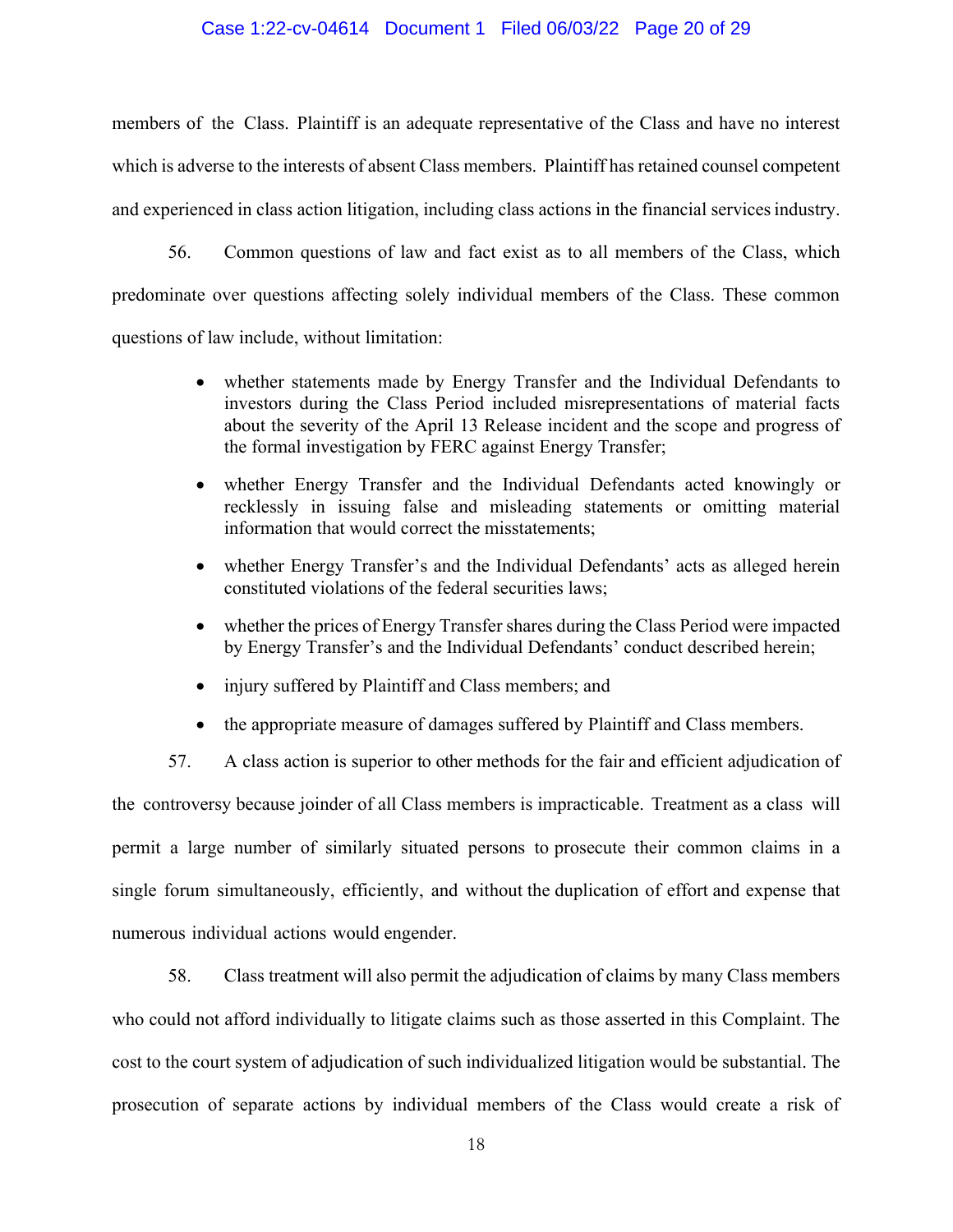#### Case 1:22-cv-04614 Document 1 Filed 06/03/22 Page 21 of 29

inconsistent or varying adjudications establishing incompatible standards of conduct for Energy Transfer and the Individual Defendants.

59. Plaintiff is unaware of any difficulties that are likely to be encountered in the management of this action that would preclude its maintenance as a class action.

## **APPLICABILITY OF PRESUMPTION OF RELIANCE FRAUD ON THE MARKET DOCTRINE**

<span id="page-20-0"></span>60. The market for Energy Transfer shares was open, well-developed and efficient at all relevant times. As a result of the materially false and/or misleading statements and/or failures to disclose, Energy Transfer's shares traded at artificially inflated prices during the Class Period. Plaintiff and other members of the Class purchased or otherwise acquired the Partnership's shares relying upon the integrity of the market price of Energy Transfer shares and market information relating to Energy Transfer and have been damaged thereby.

61. During the Class Period, the artificial inflation of Energy Transfer's shares was caused by the material misrepresentations and/or omissions particularized in this Complaint causing the damages sustained by Plaintiff and other members of the Class. As described herein, during the Class Period, Defendants made or caused to be made a series of materially false and/or misleading statements about Energy Transfer's business, prospects, and operations. These material misstatements and/or omissions created an unrealistically positive assessment of Energy Transfer's financials and its business, operations, and prospects, thus causing the price of the Partnership's shares to be artificially inflated at all relevant times, and when disclosed, negatively affected the value of the Energy Transfer shares. Defendants' materially false and/or misleading statements during the Class Period resulted in Plaintiff and other members of the Class purchasing Energy Transfer shares at such artificially inflated prices, and each of them has been damaged as a result.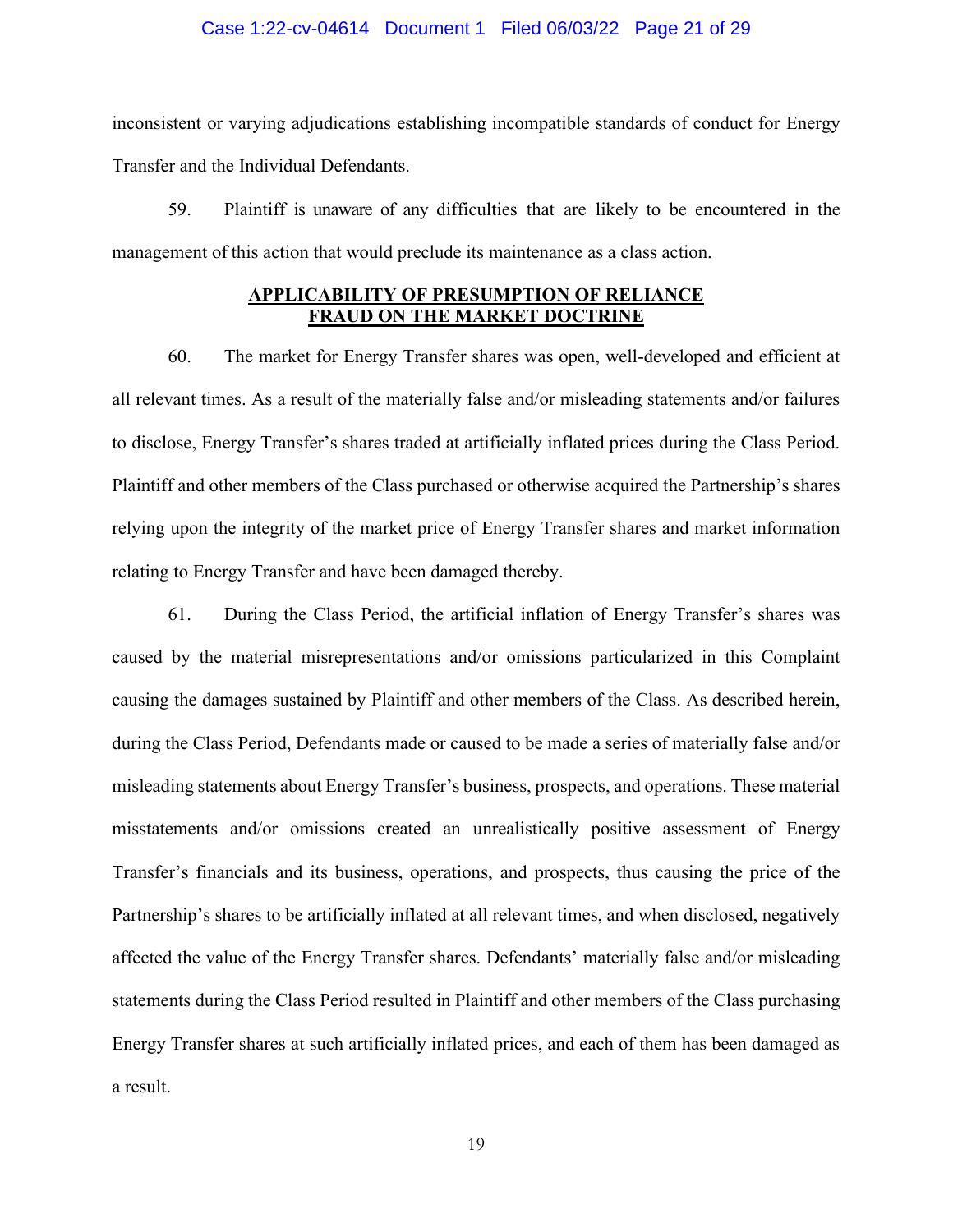#### Case 1:22-cv-04614 Document 1 Filed 06/03/22 Page 22 of 29

62. Plaintiff will rely upon the presumption of reliance established by the fraud-on-the-

market doctrine as:

- Energy Transfer and the Individual Defendants made public misrepresentations or failed to disclose material facts during the Class Period;
- these misrepresentations and omissions were material to Plaintiff and the Class;
- Energy Transfer shares were traded on the NYSE and were covered by numerous analysts;
- Energy Transfer shares were liquid and traded with significant volume during the Class Period;
- the misrepresentations and omissions alleged herein would likely induce a reasonable investor to misjudge the value of the Energy Transfer shares; and
- Plaintiff and Class members purchased and/or sold Energy Transfer shares between the time Energy Transfer and the Individual Defendants misrepresented or failed to disclose material facts and the time the true facts were disclosed, without knowledge of the misrepresented or omitted facts.

63. As a result of the foregoing, the market for Energy Transfer shares promptly digested current information regarding Energy Transfer from all publicly available sources and reflected such information in Energy Transfer's share price. Under these circumstances, all purchasers of Energy Transfer's shares during the Class Period suffered similar injury through their purchase of Energy Transfer's shares at artificially inflated prices. Thus, a presumption of reliance applies.

64. Accordingly, Plaintiff and Class members are entitled to a presumption of reliance upon the integrity of the market.

65. In the alternative, Plaintiff and Class members are entitled to a presumption of reliance established by the Supreme Court in *Affiliated Ute Citizens of the State of Utah v. United States*, 406 U.S. 128, 92 S. Ct. 1456 (1972), because Defendants omitted material information during the Class Period violating a duty to disclose such information as described above. Because this action involves Defendants' failure to disclose material adverse information regarding the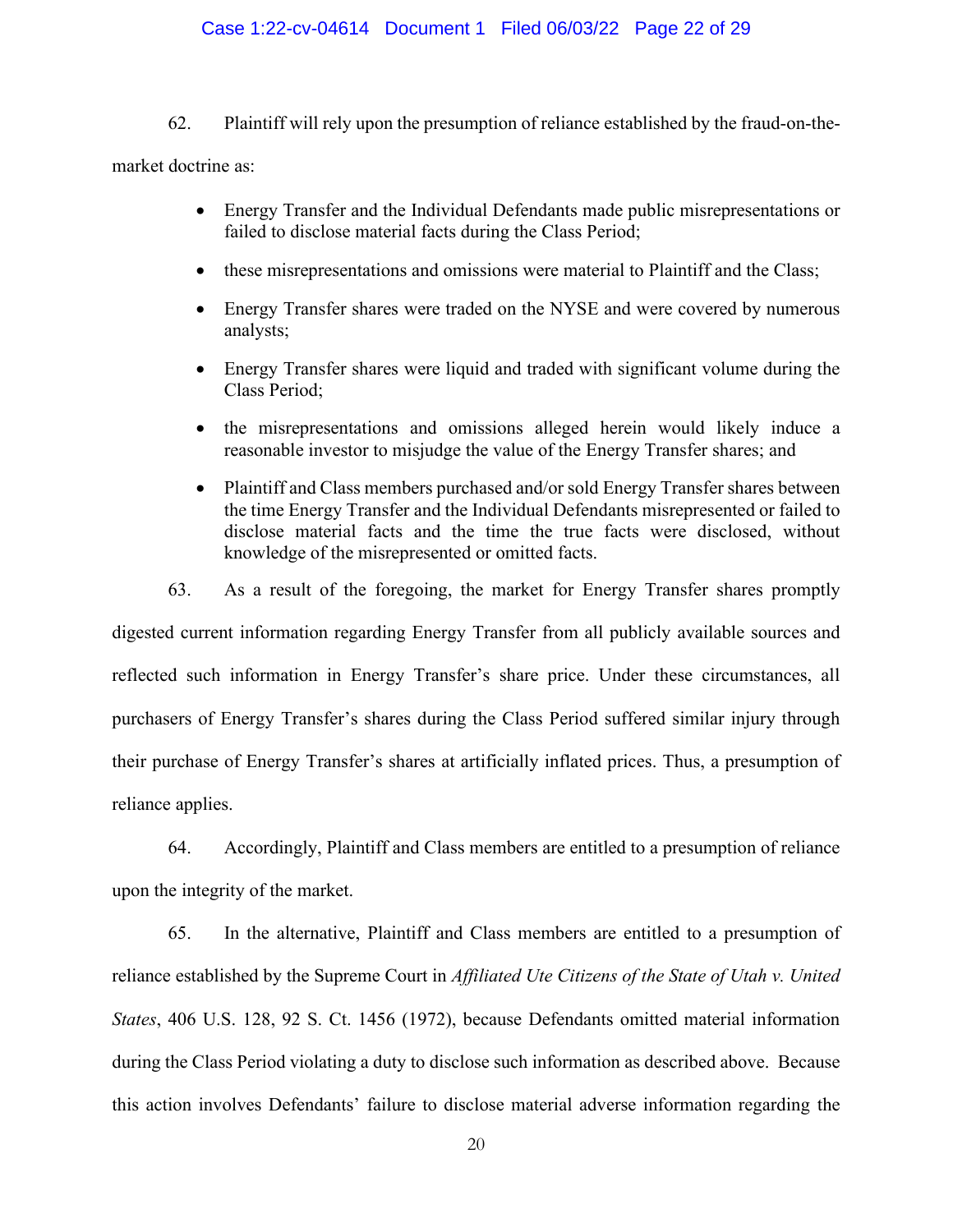#### Case 1:22-cv-04614 Document 1 Filed 06/03/22 Page 23 of 29

Partnership's business operations and financial prospects—information that Defendants were obligated to disclose—positive proof of reliance is not a prerequisite to recovery. All that is necessary is that the facts withheld be material in the sense that a reasonable investor might have considered them important in making investment decisions. Given the importance of the Class Period material misstatements and omissions set forth above, that requirement is satisfied here.

## **LOSS CAUSATION**

<span id="page-22-0"></span>66. Defendants' wrongful conduct, as alleged herein, directly and proximately caused the economic loss suffered by Plaintiff and the Class.

67. During the Class Period, Plaintiff and the Class purchased Energy Transfer's shares at artificially inflated prices and were damaged thereby. The price of Energy Transfer shares significantly declined when the misrepresentations made to the market, and/or the information alleged herein to have been concealed from the market, and/or the effects thereof, were revealed, causing investors' losses.

#### **NO SAFE HARBOR**

<span id="page-22-1"></span>68. The statutory safe harbor provided for forward-looking statements under certain circumstances does not apply to the allegedly false statements and omissions pled in this Complaint. The statements alleged to be false and misleading herein all relate to then-existing facts and circumstances. To the extent certain of the statements alleged to be false and misleading may be characterized as forward-looking, they were not adequately identified as "forward-looking" statements when made, and were not accompanied by meaningful cautionary statements identifying important factors that could cause actual results to differ materially from those in the purportedly forward-looking statements. Alternatively, to the extent that the statutory safe harbor is intended to apply to any forward-looking statements pled herein, Energy Transfer and the Individual Defendants are liable for those false and misleading forward-looking statements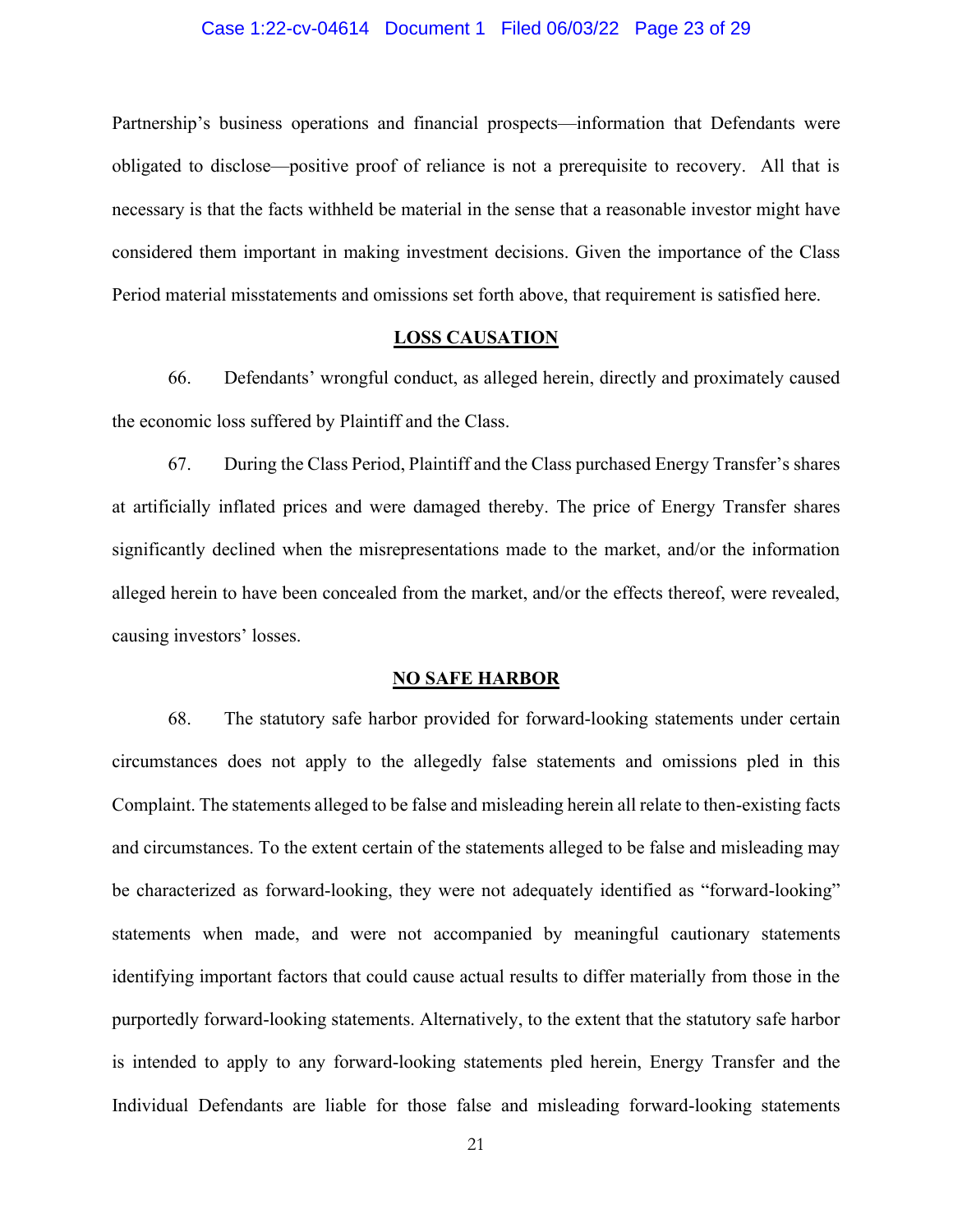#### Case 1:22-cv-04614 Document 1 Filed 06/03/22 Page 24 of 29

because at the time each of those forward-looking statements was made, the particular speaker knew that the particular forward-looking statement was false and misleading, and/or the forwardlooking statement was authorized and/or approved by an executive officer of Energy Transfer who knew that those statements were false and misleading when made.

### **SCIENTER ALLEGATIONS**

<span id="page-23-0"></span>69. As alleged herein, Defendants acted with scienter since Defendants knew that the public documents and statements issued or disseminated in the name of the Partnership were materially false and/or misleading; knew that such statements or documents would be issued or disseminated to the investing public; and knowingly and substantially participated or acquiesced in the issuance or dissemination of such statements or documents as primary violations of the federal securities laws. As set forth elsewhere herein in detail, Energy Transfer and Individual Defendants, by virtue of their receipt of information reflecting the true facts regarding Energy Transfer, their control over, and/or receipt and/or modification of Energy Transfer's allegedly materially misleading misstatements and/or their associations with the Partnership which made them privy to confidential proprietary information concerning Energy Transfer, participated in the fraudulent scheme alleged herein.

70. Defendants knew and/or recklessly disregarded the falsity and misleading nature of the information that they caused to be disseminated to the investing public. The fraudulent scheme described herein could not have been perpetrated during the Class Period without the knowledge and complicity or, at least, the reckless disregard of the personnel at the highest levels of the Partnership, including the Individual Defendants.

71. The Individual Defendants, because of their positions with Energy Transfer, made and/or controlled the contents of the Partnership's public statements during the Class Period. Each Defendant was provided with or had access to the information alleged herein to be false and/or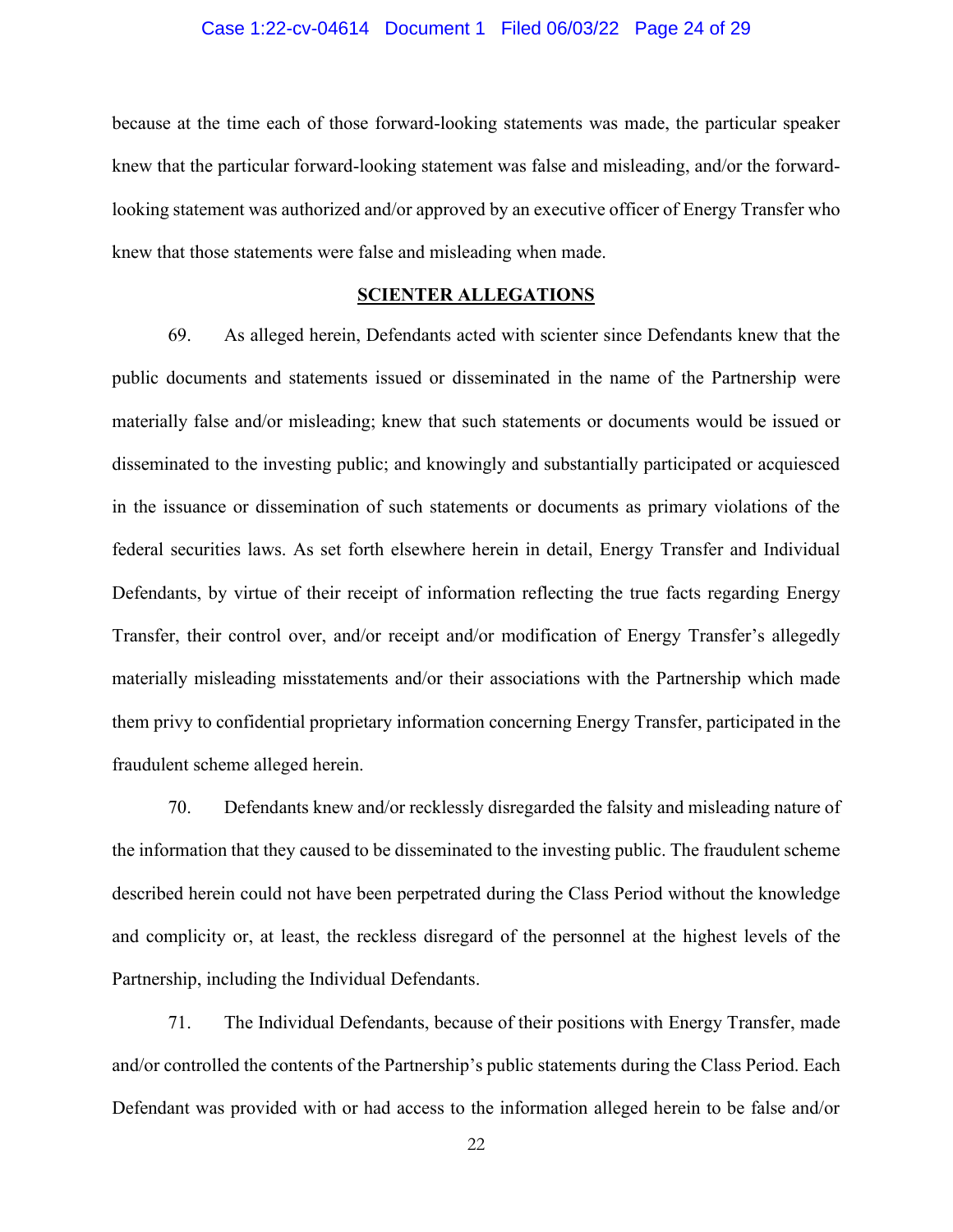#### Case 1:22-cv-04614 Document 1 Filed 06/03/22 Page 25 of 29

misleading prior to or shortly after their issuance and had the ability and opportunity to prevent their issuance or cause them to be corrected. Because of their positions and access to material nonpublic information, these Defendants knew or recklessly disregarded that the adverse facts specified herein had not been disclosed to and were being concealed from the public and that the positive representations that were being made were materially false and misleading. As a result, each of these Defendants is responsible for the accuracy of Energy Transfer's corporate statements and are therefore responsible and liable for the representations contained therein.

#### **CLAIMS FOR RELIEF**

#### **FIRST CLAIM FOR RELIEF**

## <span id="page-24-1"></span><span id="page-24-0"></span>**(Violation of Section 10(b) of the Exchange Act and Rule 10b-5 Promulgated Thereunder) Against All Defendants**

72. Plaintiff hereby incorporates each preceding and succeeding paragraph as though fully set forthherein.

73. During the Class Period, Energy Transfer and the Individual Defendants, individually and in concert, directly or indirectly, disseminated or approved false statements which they knew or deliberately disregarded in that they contained misrepresentations and failed to disclose material facts to make the statements made not misleading.

74. Energy Transfer and the Individual Defendants violated  $\S$  10(b) of the 1934 Act and Rule 10b-5 by: (a) making false statements of material facts or omitted to state material facts needed to make the statements not misleading; or (b) engaging in acts and practices that operated as a fraud or deceit upon Plaintiff and others similarly situated in connection with purchases of Energy Transfer shares during the Class Period.

75. Energy Transfer and the Individual Defendants acted with scienter because they knew that the statements issued in the name of Energy Transfer were materially false and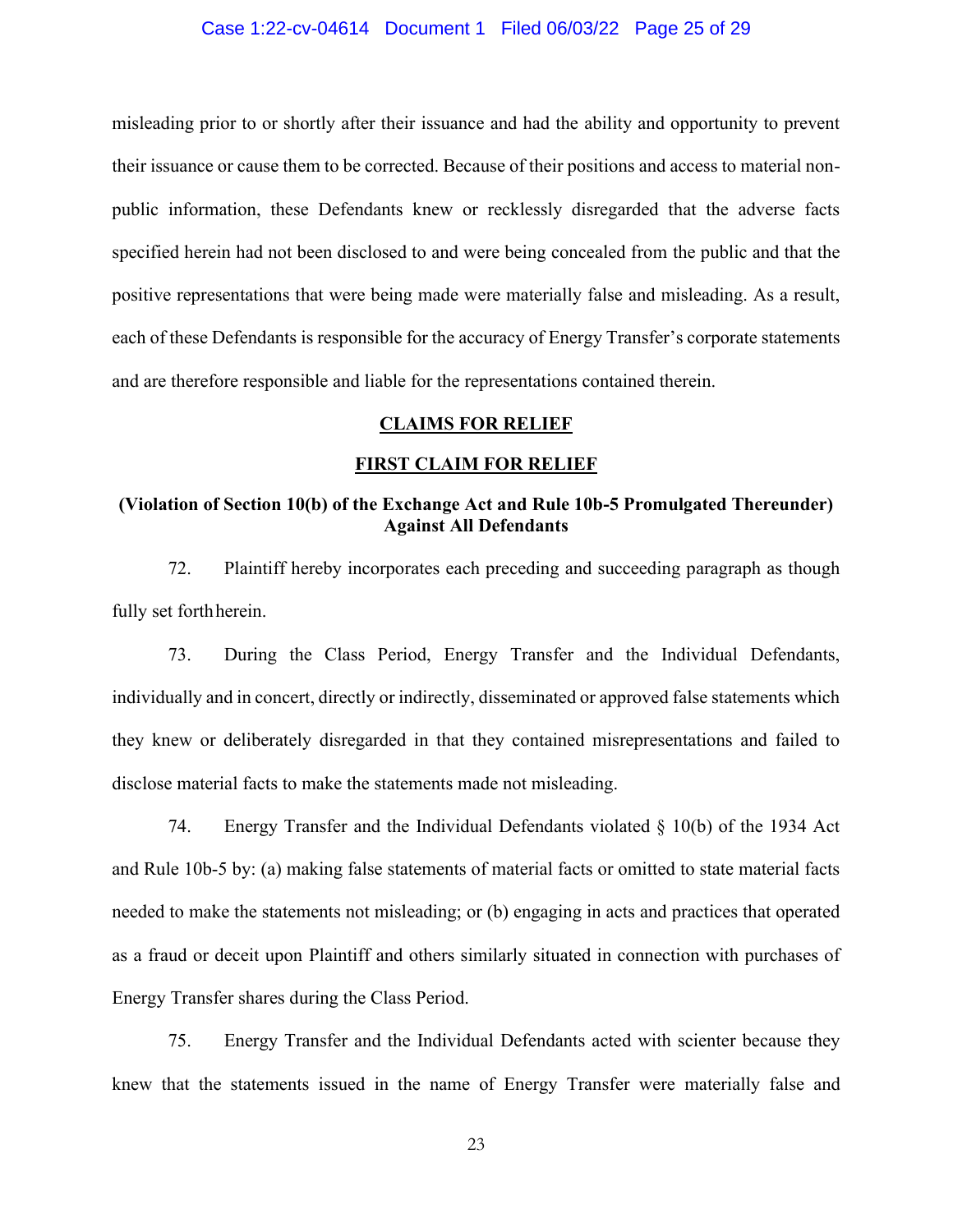#### Case 1:22-cv-04614 Document 1 Filed 06/03/22 Page 26 of 29

misleading; knew that these statements would be disseminated to investors; and knowingly and substantially participated, or acquiesced in the issuance or dissemination of these statements as primary violations of securities laws. Energy Transfer and the Individual Defendants, through receipt of information reflecting true facts about Energy Transfer, their control over, and/or receipt of or modification to Energy Transfer's allegedly materially misleading statements, which made them aware of Energy Transfer's confidential proprietary information, participated in the fraudulent scheme complained of herein.

76. The Individual Defendants had actual knowledge of material omissions and/or the falseness of material statements set forth by Energy Transfer, and intended to deceive Plaintiff and Class members, or at a minimum, recklessly disregarded the truth through their failure to ascertain and disclose the truth in statements made by them or other Energy Transfer employees to investors, including Plaintiff and Class members. These misrepresentations and omissions were material. A reasonable investor would consider the facts—such as the severity of the April 13 Release incident and the scope and the progress of the formal investigation by FERC —important in deciding whether to buy shares of Energy Transfer stock and would have viewed the aggregate of information available to be significantly altered by the disclosure of this and other material facts

77. Pursuant to the foregoing, the price of Energy Transfer shares was artificially inflated during the Class Period. Due to their lack of knowledge of the false nature of statements made by Energy Transfer and the Individual Defendants, Plaintiff and Class members relied on the statements made by Energy Transfer and the Individual Defendants and/or the integrity of the market price of Energy Transfer shares during the Class Period in purchasing Energy Transfer shares at prices that were artificially inflated due to false and misleading statements made by Energy Transfer and the Individual Defendants.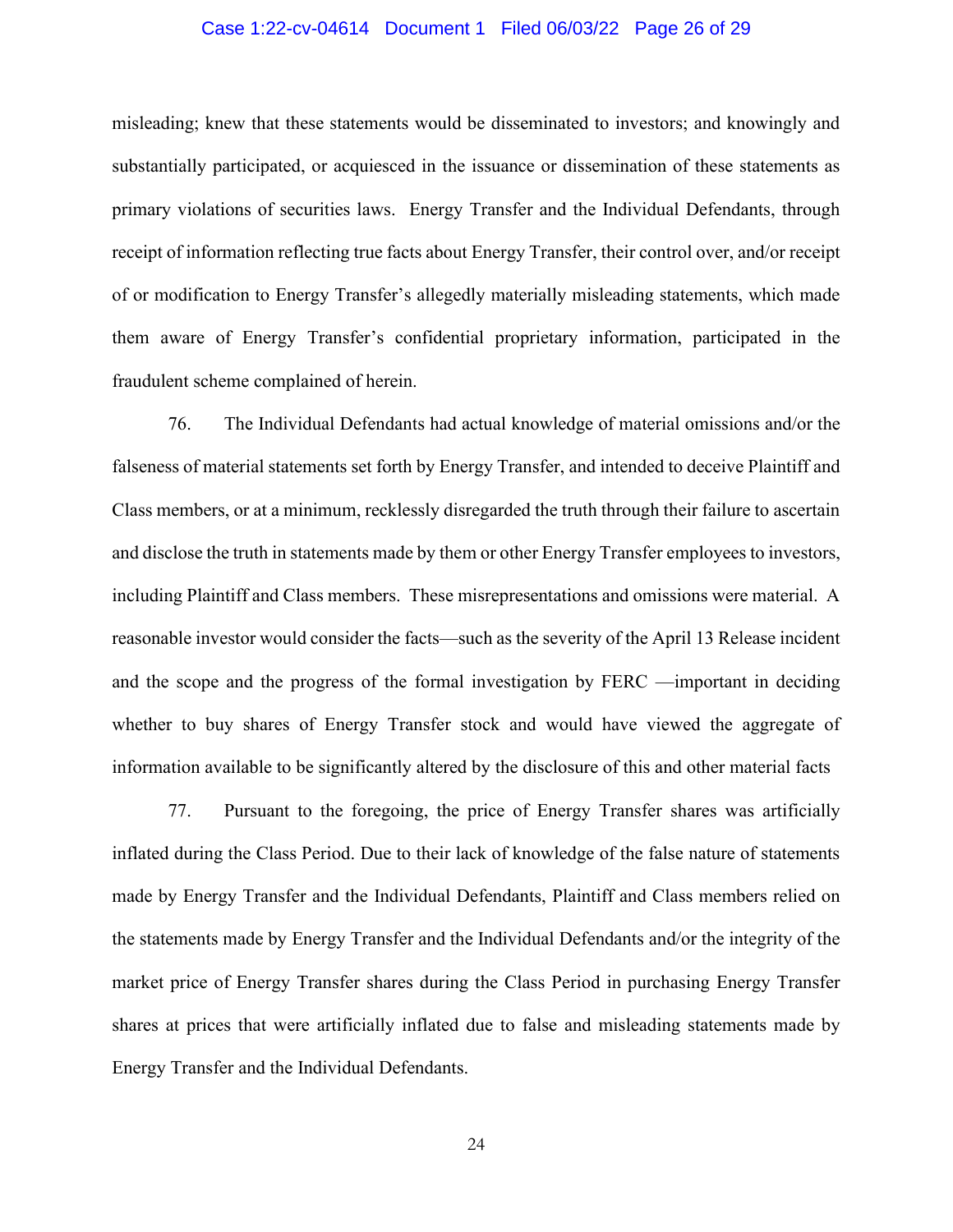#### Case 1:22-cv-04614 Document 1 Filed 06/03/22 Page 27 of 29

78. Were Plaintiff and Class members made aware that the market price of Energy Transfer shares was artificially and falsely inflated by misleading statements made by Energy Transfer and the Individual Defendants, and by material adverse information that Energy Transfer and the Individual Defendants failed to disclose, they would not have purchased Energy Transfer shares at artificially inflated prices, or purchased them at any price.

79. Based on the wrongful conducts alleged herein, Plaintiff and Class members have suffered damages in an amount to be determined at trial.

80. Energy Transfer and the Individual Defendants violated Section 10(b) of the 1934 Act and Rule 10b-5 promulgated thereunder and are liable to Plaintiff and Class members for significant damages suffered via their purchases of Energy Transfer shares during the Class Period.

## **SECOND CLAIM FOR RELIEF**

## **(Violation of Section 20(a) of the Exchange Act) Against the Individual Defendants**

<span id="page-26-0"></span>81. Plaintiff hereby incorporates each preceding and succeeding paragraph as though fully set forthherein.

82. During the Class Period, the Individual Defendants were involved in the management and operation of Energy Transfer's business affairs. Due to their senior positions, they had knowledge of adverse non-public information regarding Energy Transfer's business model, strategy, valuation, and revenue targets and goals and false representations in connection therewith.

83. As directors and/or officers of a publicly owned company, the Individual Defendants had a duty to disseminate accurate and truthful information regarding Energy Transfer's financial condition and results of operations, and to correct any public statements issued by Energy Transfer which were materially false or misleading.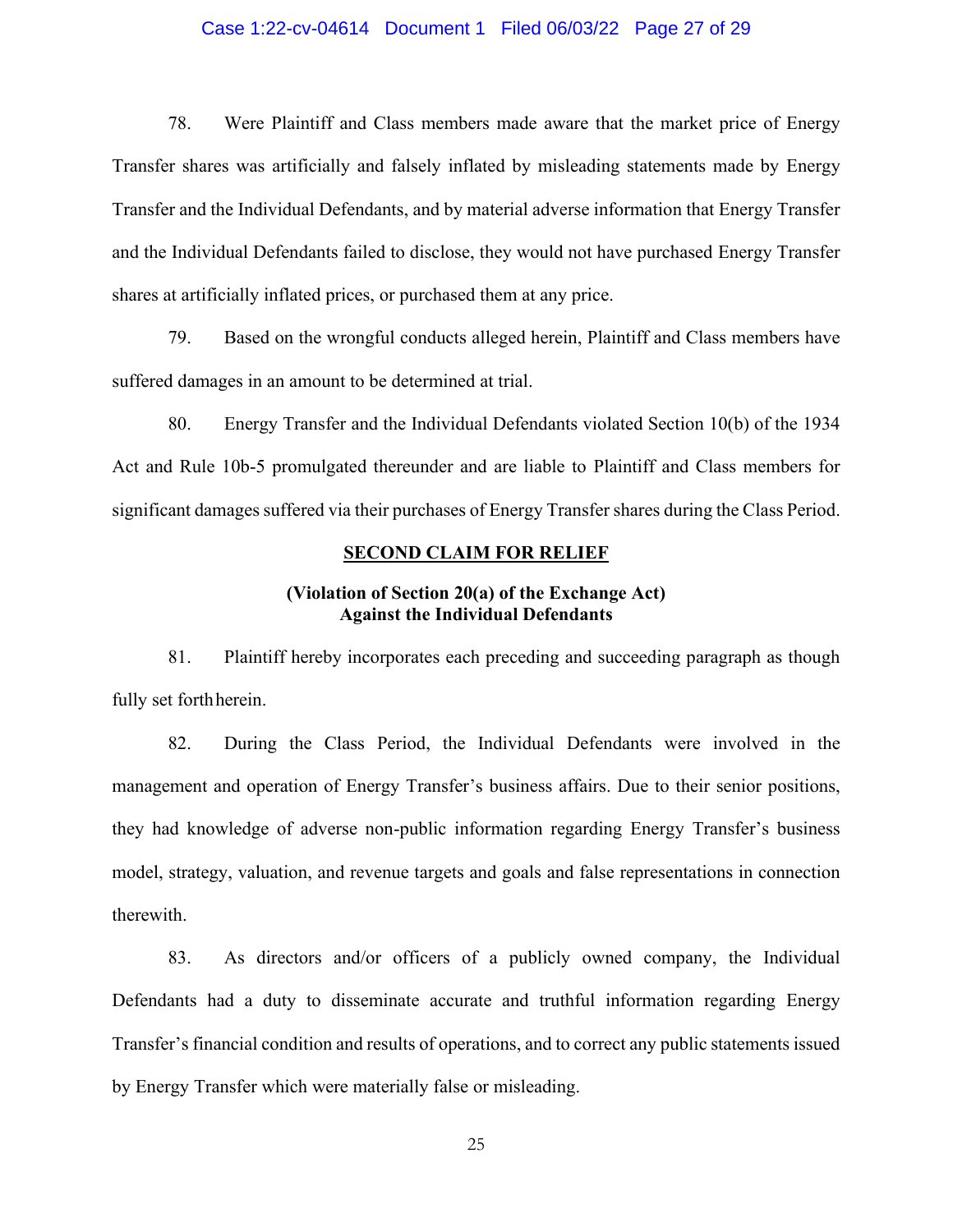#### Case 1:22-cv-04614 Document 1 Filed 06/03/22 Page 28 of 29

84. Due to their positions of authority at Energy Transfer, the Individual Defendants controlled the contents of various public filings, press releases and reports which Energy Transfer disseminated in the market during the Class Period. During the Class Period, the Individual Defendants utilized their authority to cause Energy Transfer to execute the wrongful acts alleged herein. The Individual Defendants were therefore "controlling persons" at Energy Transfer pursuant to Section 20(a) of the Exchange Act. On this basis, they were participants in the unlawful conduct alleged which caused the prices of Energy Transfer shares to be artificially inflated.

85. Based on the conduct described above, the Individual Defendants are liable for the violations committed by Energy Transfer pursuant to Section 20(a) of the Exchange Act.

#### **PRAYER FOR RELIEF**

<span id="page-27-0"></span>**WHEREFORE**, Plaintiff respectfully demands relief as follows:

A. Certifying this lawsuit as a class action pursuant to Rule 23 of the Federal Rules of Civil Procedure, certifying Plaintiff as Class Representative;

B. Awarding damages in favor of Plaintiff and members of the Class against Energy Transfer and the Individual Defendants, jointly and severally, for all damages sustained as a result of Energy Transfer's wrongdoing, in an amount to be proven at trial;

C. Awarding Plaintiff and members of the Class their costs of suit, including reasonable attorneys' fees and expenses, and including expert fees, as provided by law;

D. Awarding Plaintiff and members of the Class pre- and post-judgment interest at the maximum rate allowable by law; and

E. Directing such further relief as it may deem just and proper.